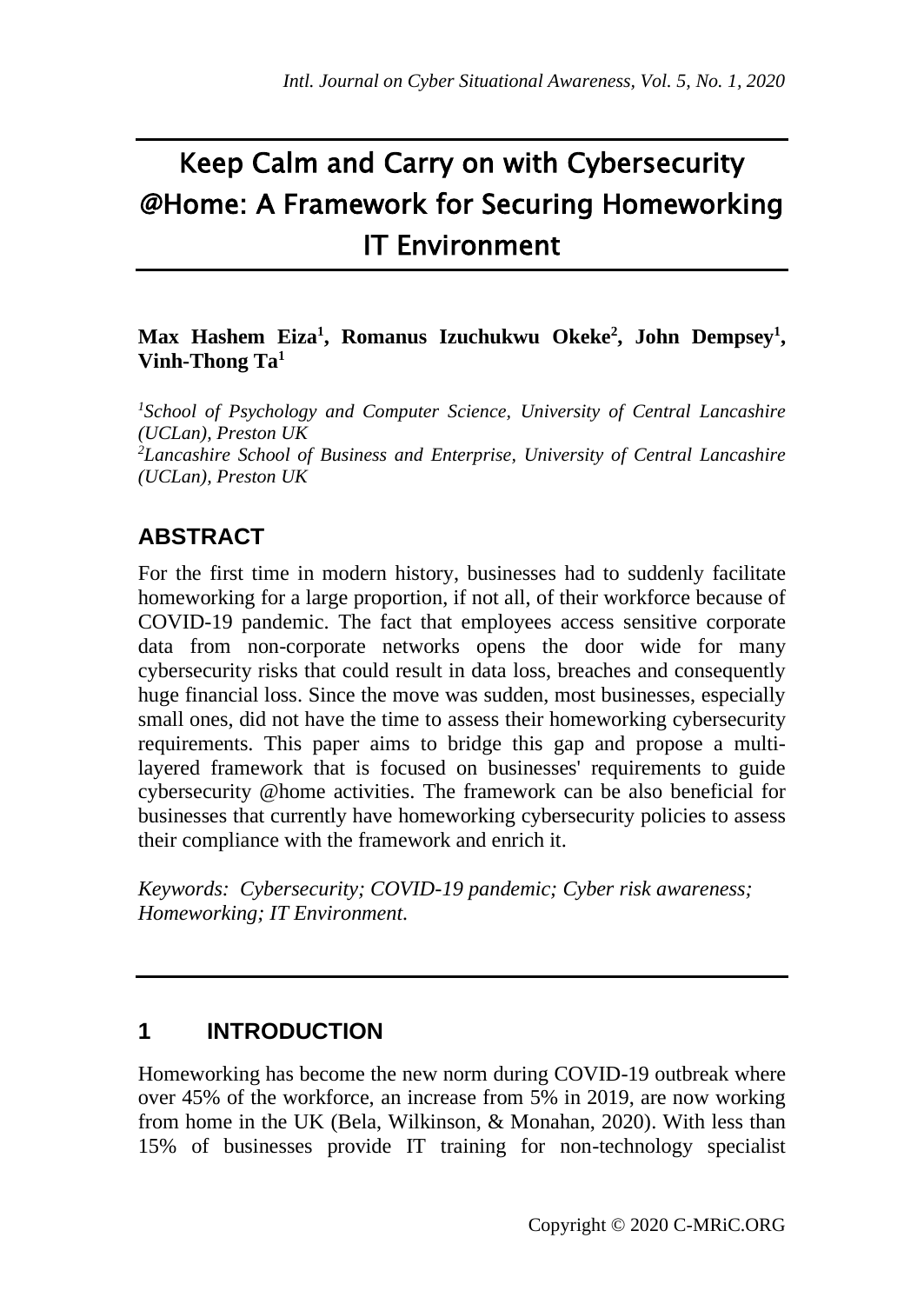employees (Bela, Wilkinson, & Monahan, 2020), there are many gaps in knowledge and skills this sudden shift has amplified. Homeworking (aka working from home) means that employees are accessing sensitive corporate data using their personal devices and networks that might be outdated and/or shared with other people in their household. According to recent surveys by Morning Consult + IBM Security (Morning Consult + IBM Security, 2020) and Morphisec (Sheva, 2020), on average, 54.5% of employees use their personal devices as their work devices with no new tools to secure them. In another survey (Christian, 2020), which was conducted on 900 participants, only 52.7% of employees working from home said they have a corporate device assigned for work. These numbers are not a surprise as Bring Your Own Device (BYOD) trend has led to 67% of employees using their personal devices for work even before COVID-19 pandemic (Deyan, 2020). BYOD has been encouraged and adopted by organisations because it generates on average an extra \$350 of value each year per employee! (Deyan, 2020)

To adjust to homeworking, employees need to setup new communications tools such as Zoom and Microsoft Teams. However, setting up these new tools with little or no expertise creates new security threats if employees get any settings wrong. Furthermore, these tools suffered from many security breaches (e.g., during COVID-19 lockdown, Zoom was hacked several times during video conference meetings (Marotti, 2020) and remote class lessons (BBC, 2020)). This has created a new wave of cyberattacks that exploit these unprecedented work conditions (e.g., nearly third of Britons were targeted by scammers since the start of COVID-19 pandemic (Kundaliya, 2020)).

This paper aims to address this challenge by devising a multi-layered framework for a cybersecure homeworking IT environment. While businesses can get the government-backed Cyber Essentials for protection against cyberattacks (HM Government, Department for Digital, Culture, Media & Sport, 2018), there is no standard nor a framework for businesses with a homeworking workforce. Hence, this paper proposes a similar approach: Cybersecurity Essentials @Home for employees to help businesses ensuring 1) their workforce has a cybersecure homeworking IT environment and 2) compliance with data protection and relevant policies is upheld while working from home. The primary goals of this paper are 1) raising cyber awareness for businesses and their employees; 2) helping businesses to get their workforce cybersecurity ready @home to build an agile workforce during/beyond COVID-19 pandemic; and 3) providing a background for further research development.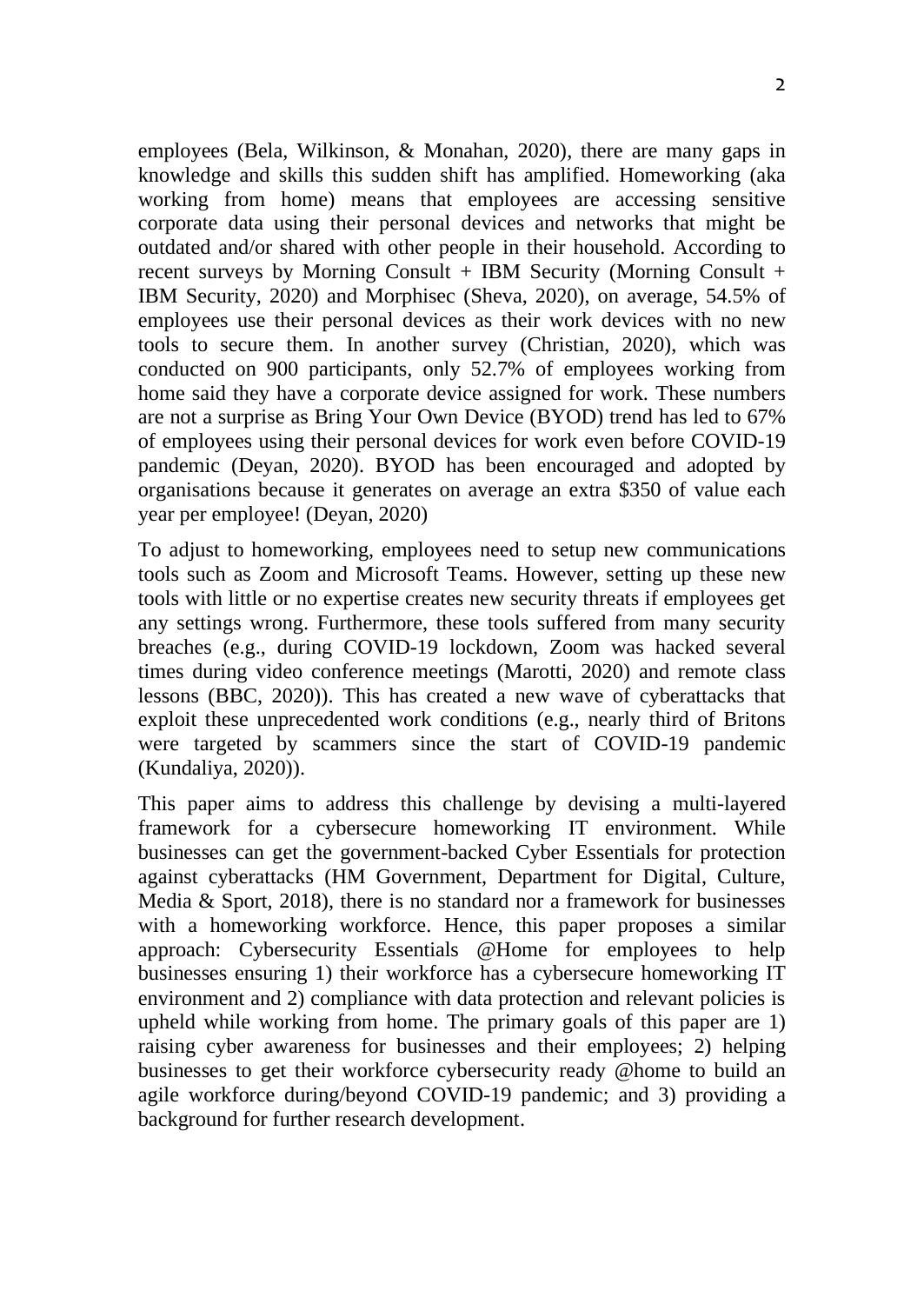It is worth noting that the proposed framework is not expected to provide a one-fit-all solution because a) it is not feasible to model the specific IT systems and requirements of every business; and b) businesses will continue to have unique threats based on their capabilities, resources, risk tolerance, compliance obligations and IT environment. However, the framework is expected to enable every business to assess their current position and benefit from the provided tools and practices to better manage their homeworking cybersecurity. Admittedly, some industrial sectors (e.g., information and communication, financial services, and real estate activities) will benefit more from this framework. The reason behind that is they provide far more homeworking opportunities compared to other sectors such as transportation and storage, food services, wholesale and retail, and repair, which provide relatively fewer opportunities for people to work from home.

### **BACKGROUND**

This work is motivated by the following questions: How has homeworking changed cybersecurity culture, compliance and risk? and what can improve homeworking cybersecurity? The sudden shift to homeworking, COVID-19 has imposed, creates and aggravates gaps in cybersecurity and presents new cybersecurity risks to businesses. Currently, there is no standard for securing homeworking IT environment considering businesses' requirements. There are, however, few attempts by some security centres to create guidance and tips to keep remote workers cybersecure @home such as UK National Cyber Security Centre (NCSC) guidance (National Cyber Security Centre (NCSC), 2020), SANS Working from Home Kit (SANS Institute, 2020) and HIPPA @Home (Woodside, 2020).

In the same context, many organisations, such as NHS Trusts (Cornwall, 2020) and London Councils (London Councils, 2020), have devised their own homeworking policies to help their employees work effectively from home while meeting the business needs. These policies and guidelines focus on homeworking as a new mean of achieving business's goals. For instance, they address the legal obligations of both employees and employers while setting the outline for a homeworking agreement. Homeworking environment in general, not just IT, is considered from health, safety and wellbeing perspective. Therefore, these policies lack an in-depth evaluation of the cybersecurity processes and operations in the homeworking environment. Nonetheless, they provide a step in the right direction to achieve safe, healthy and cybersecure homeworking environment.

In general, these attempts fall short of recognising the variety of businesses' cybersecurity requirements, their business operations, risk tolerance and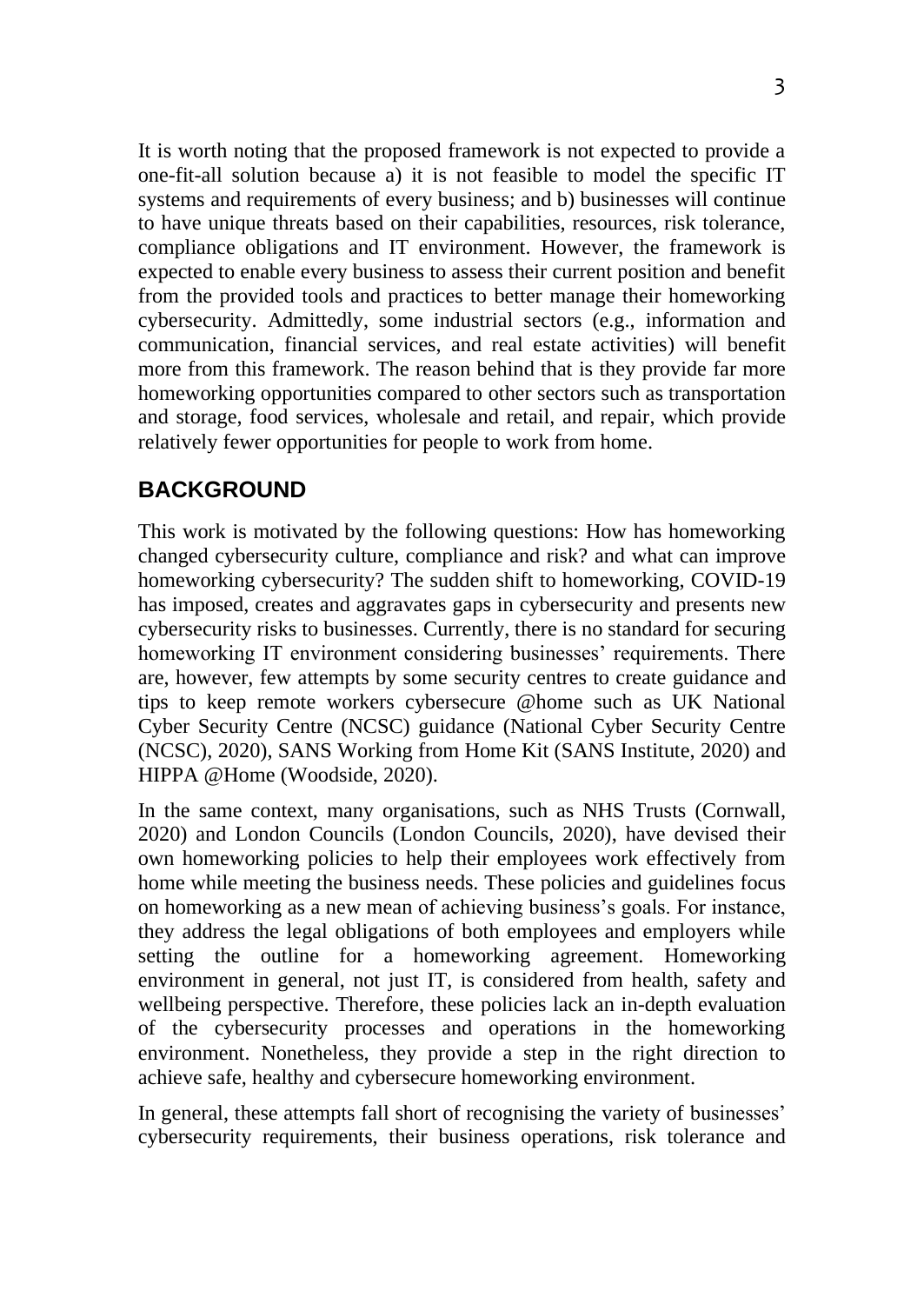compliance obligations. They are basically a set of tips and recommendations that do not come close to cover the myriad of technologies businesses use and therefore, need to secure while homeworking. For instance, all these attempts, mentioned above, assume experienced know-how homeworking workforce. This is not always the case. Besides that, businesses might be using different technologies to those recommended (e.g., NCSC guidance gives advice about the use of Virtual Private Network (VPN) for remote access). However, not all businesses use VPN (e.g., some businesses might still be using the outdated Remote Desktop Protocol (RDP) and TeamViewer for remote access!) Even VPN access can be compromised if setup improperly.

From businesses' perspective, reports on rising number of cyberattacks attributed to COVID-19 pandemic (Tidy, 2020) (e.g., phishing and business email scams) mean that a data breach is now more likely than ever. Any data breach would violate data protection laws such as the General Data Protection Regulation (GDPR) (Information Commissioner's Office (ICO), 2018), and leave businesses facing financial and reputational damages. These risks are further amplified by the impact of homeworking. Therefore, in this paper, we will focus on this unique situation businesses face to develop a framework that meet their requirements in terms of cybersecurity, compliance and risk, while having homeworking workforce. Given these unprecedented times, building an agile cybersecure @home workforce is now more important than ever.

It is worth mentioning that, in this paper, we assume that employees are happy to share and utilise their home IT environment to carry out their jobs. This means sharing some data with their employers about their home environment (e.g., number of people living there, existing devices, Internet connection, etc.) There are situations where employees do not feel comfortable doing so especially if homeworking is enforced by their employer rather than being caused by unavoidable circumstances like the current pandemic. Exploring and discussing these cases is outside the scope of this paper and left for future work.

## **2 Related Works**

Since the start of COVID-19 pandemic, many organisations have put some guidelines to help businesses move to remote working safely. As mentioned before, examples of these guidelines are the UK NCSC's "*Home working: preparing your organisation and staff*" (National Cyber Security Centre (NCSC), 2020), SANS' *Security Awareness Work-from-Home Deployment Kit* (SANS Institute, 2020) and *HIPAA @Home: How to Keep Your Remote*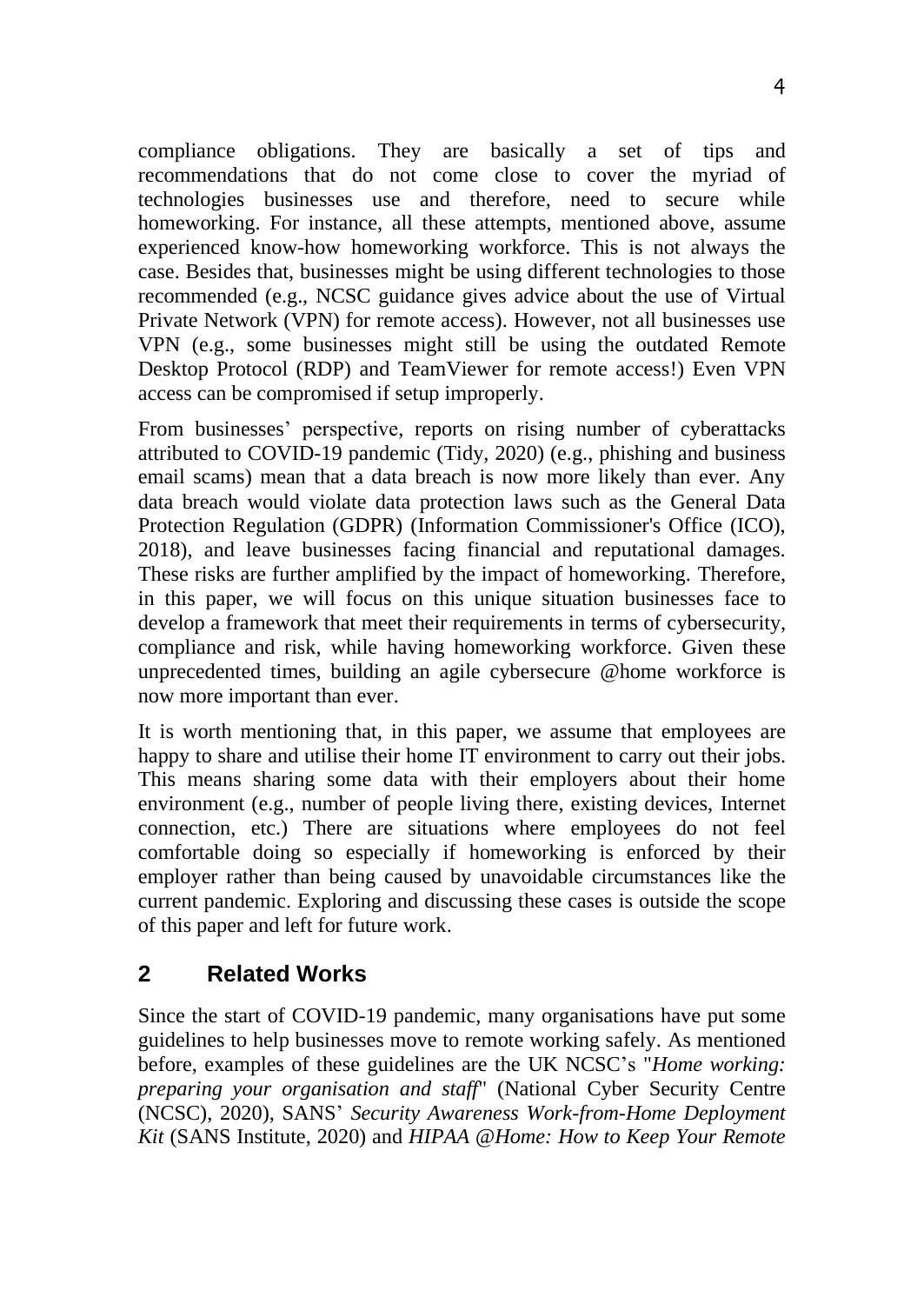*Workers Cybersecure Out of the Office* (Woodside, 2020). These guidelines do not provide a systematic framework that could be applied for a large range of businesses nor cover the myriad of technologies businesses use. Another example of these efforts are best practice advices written by security professionals in different blogs such as Bruce Schneier's Workfrom-Home security advice (Schneier, 2020) and 7 Best Practices for Securely Enabling Remote Work from CyberArk (Silberman, 2020). These best practices, tips and guidelines can be summarised in four points:

- 1. **Create new accounts and access for staff working from home**. Some guidelines (e.g., (Silberman, 2020)) recommend using multi-factor authentication (MFA) and single sign-on (SSO) to access corporate resources. Using MFA is essential to prevent the use of compromised/stolen credentials while SSO makes it easier for staff to sign once and use their credentials everywhere.
- 2. **Control access to corporate network and resources remotely**. UK NCSC recommends using VPN to allow homeworking staff access corporate network (National Cyber Security Centre (NCSC), 2020). It states that VPN software should be setup correctly and fully patched since attackers have long targeted VPN services. It is a tricky matter, with the sudden move and inexperienced staff, to ensure that VPN is setup correctly. Moreover, VPN is not designed to provide granular access to critical resources. Therefore, it is advised to reduce the reliance on VPNs (Silberman, 2020).
- 3. **Take ownership/control of staff's working devices if possible**. This advice is important because owning/controlling staff's work devices will allow the business to encrypt data at rest and have full control over these devices (e.g., delete all data if the device is stolen, disable the use of removable media, etc.) In principle, businesses can remotely configure these devices and enforce strict access policies like prohibiting access to social media, personal emails and software installation. However, to do so, the business should have the resources and a dedicated IT team who has the experience to configure, enforce and monitor these remote devices. It requires a considerable amount of investment that many businesses might not be able to commit to especially with the current situation (i.e., COVID-19 financial impact on businesses.) Therefore, more emphasis is put on educating staff and encouraging them to look after their devices. Still, there is a high risk given that most staff are not tech-savvies and many of them use weak passwords, do not patch/update their systems, share the same device with other family and/or household member, etc.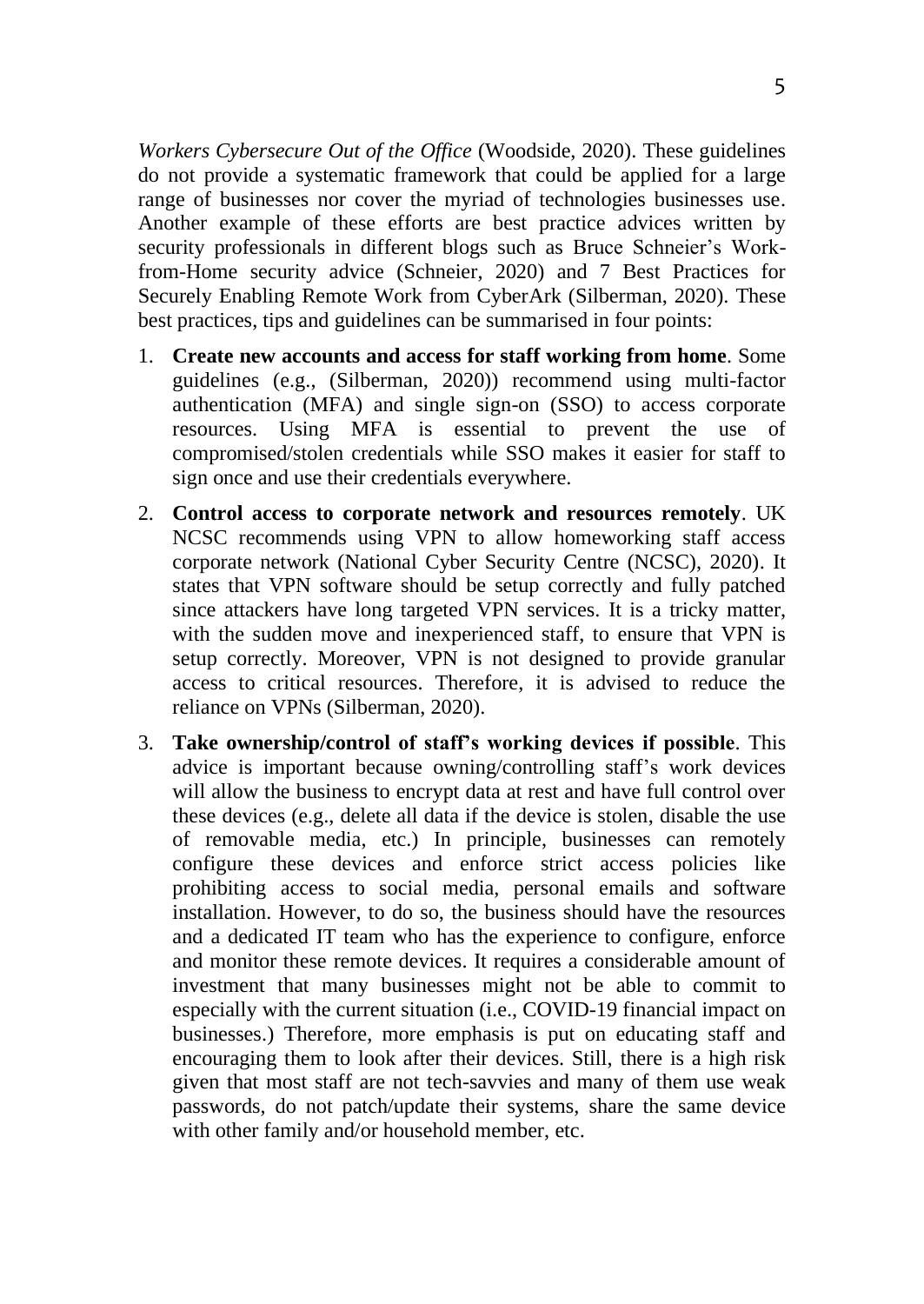4. **Setup policies to provide the least privileged and/or just-in-time access to resources**. This is very useful advice to give access only when needed for those who need it (Silberman, 2020). However, this requires huge amount of IT management overhead, access review to users' permissions and migrating some services to other platforms that can facilitate these features. All this will produce new challenges and financial liabilities where businesses are struggling to keep their business going during these challenging times.

Collectively, these points of best practices are very generic and most of them do not consider businesses requirements, different capabilities, different tools, the nature of the business's operations and the size of its workforce.

In addition to these guidelines, there are risk assessment standards that businesses can follow such as ISO/IEC 27005 (ISO, 2018) and NIST 800- 30R1 (NIST, 2012). However, they include a generic approach of risk assessment for all kinds of scenarios. In most cases, while carrying out a risk assessment using one of these standards, it is assumed that staff's devices at home are out of scope, which means, to save cost, businesses do not invest in protecting their employees' home IT environment. However, during COVID-19 lockdown, homeworking IT environment must be included in the scope of the risk assessment, which complicates the whole process.

To rectify these issues, this paper proposes a multi-layered framework that is primarily designed for homeworking scenario and could be used alongside the above-mentioned risk assessment standards. The framework aims to embed different businesses cybersecurity needs and identify the benefits, limitations and suitability of different tools that are traditionally used to access work remotely. To do that, we first review the security risks for businesses when employees are working from home. Secondly, we propose a systematic framework specifically devised for the homeworking scenario.

As mentioned before, the proposed solution is not a "catch-all" framework. However, it is expected to provide businesses with the right tools to assess their current cybersecurity posture, devise secure homeworking policies and improve their overall cybersecurity.

## **3 Cybersecurity @Home Framework**

To achieve this paper's aim, we start by explaining the problem recently facing businesses and present the developed framework thereafter.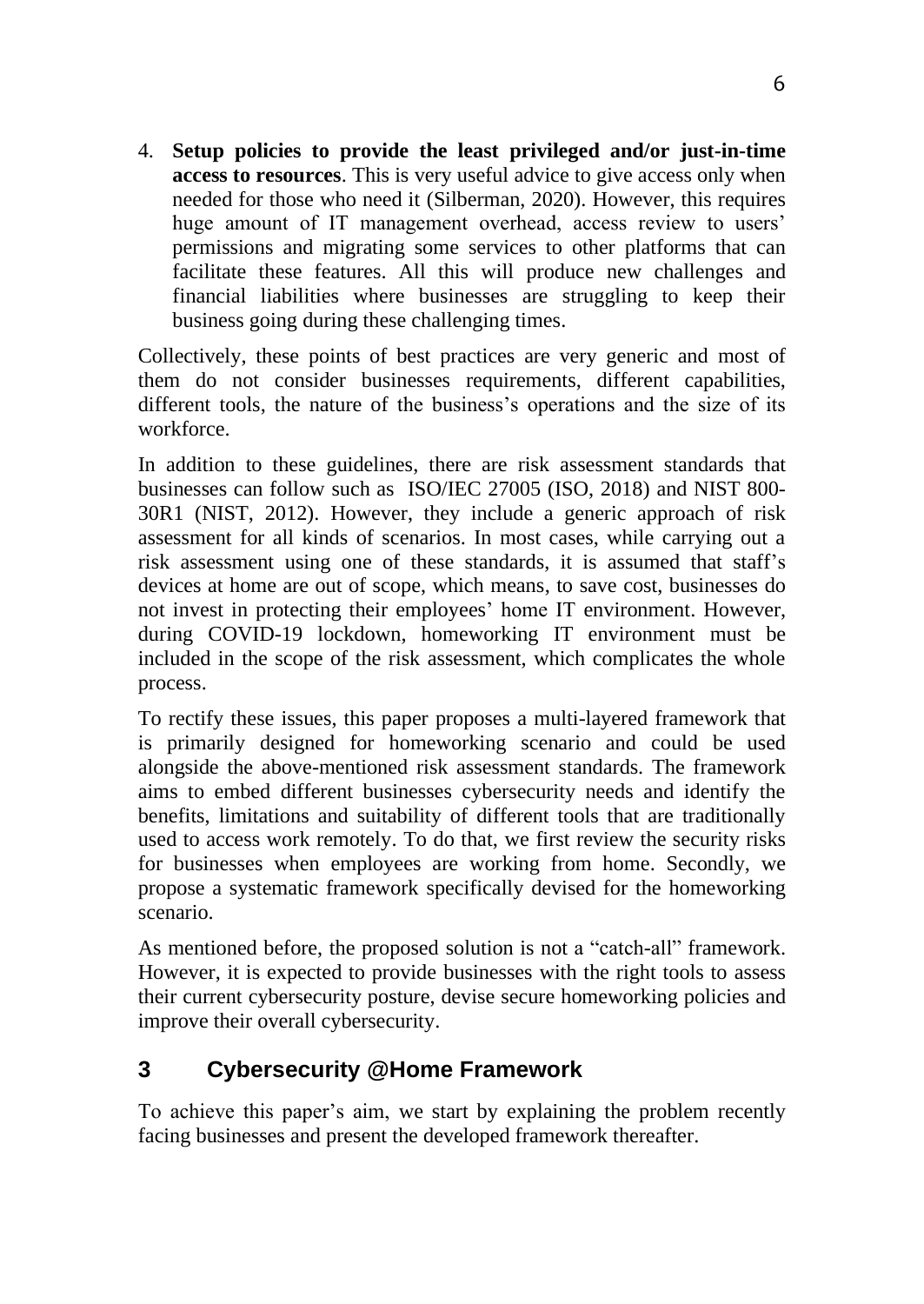#### 3.1 Problem Formulation

Recent survey of 3000 remote office workers and IT professionals in the US, UK, France and Germany showed that 77% of remote employees are using unmanaged, insecure BYOD devices to access corporate networks and data (CyberArk, 2020). Considering the challenging conditions COVID-19 have created, especially for working parents, the survey indicated that cybersecurity best practices are not one of their top priorities. It also noted that 93% have reused passwords across applications and devices with 37% insecurely save passwords in browsers on their corporate machines. In terms of video conferencing, 66% of staff have adopted communication/collaboration tools such as Zoom and Microsoft Teams, which have recently reported security vulnerabilities. Moreover, 29% of the surveyed staff said they allowed other members of their household to use their corporate machines for activities such as schoolwork, gaming and shopping.

These statistics clearly show how homeworking has changed the landscape of cybersecurity for businesses and generated new risks that should be considered. This is especially dangerous when it comes to organisations that are responsible for managing critical systems and resources such as critical infrastructure, banks and health services. If privileged credentials of remote workers are compromised, this could cause serious damage to the organisation's most critical systems and resources.

#### 3.2 An Overview of Cybersecurity Risks for Businesses during COVID-19 Pandemic

Cybersecurity risk is defined as the exposure to harm or loss resulting from breaches of or attacks on IT systems. However, Schlarman argued that this definition must be broadened to encompass "*the potential of loss or harm related to technical infrastructure or the use of technology within an organisation*." (Schlarman, 2016) Majority of businesses fear that massive migration to homeworking would lead to spike of cyberattacks and data related breaches.

While homeworking, during COVID-19 pandemic, led to huge economic benefits to IT industry and serving public goods, there are huge cybersecurity risks/threats which have massive impact on individuals and business productivity. The authors in (Lallie, et al., 2020) suggest that cybersecurity risks and concerns associated with homeworking have reached an unprecedented level ever experienced by businesses and individuals. The concerns have motivated researchers to ask key questions: 1) What are cybersecurity risks during COVID-19 pandemic? 2) What is the impact of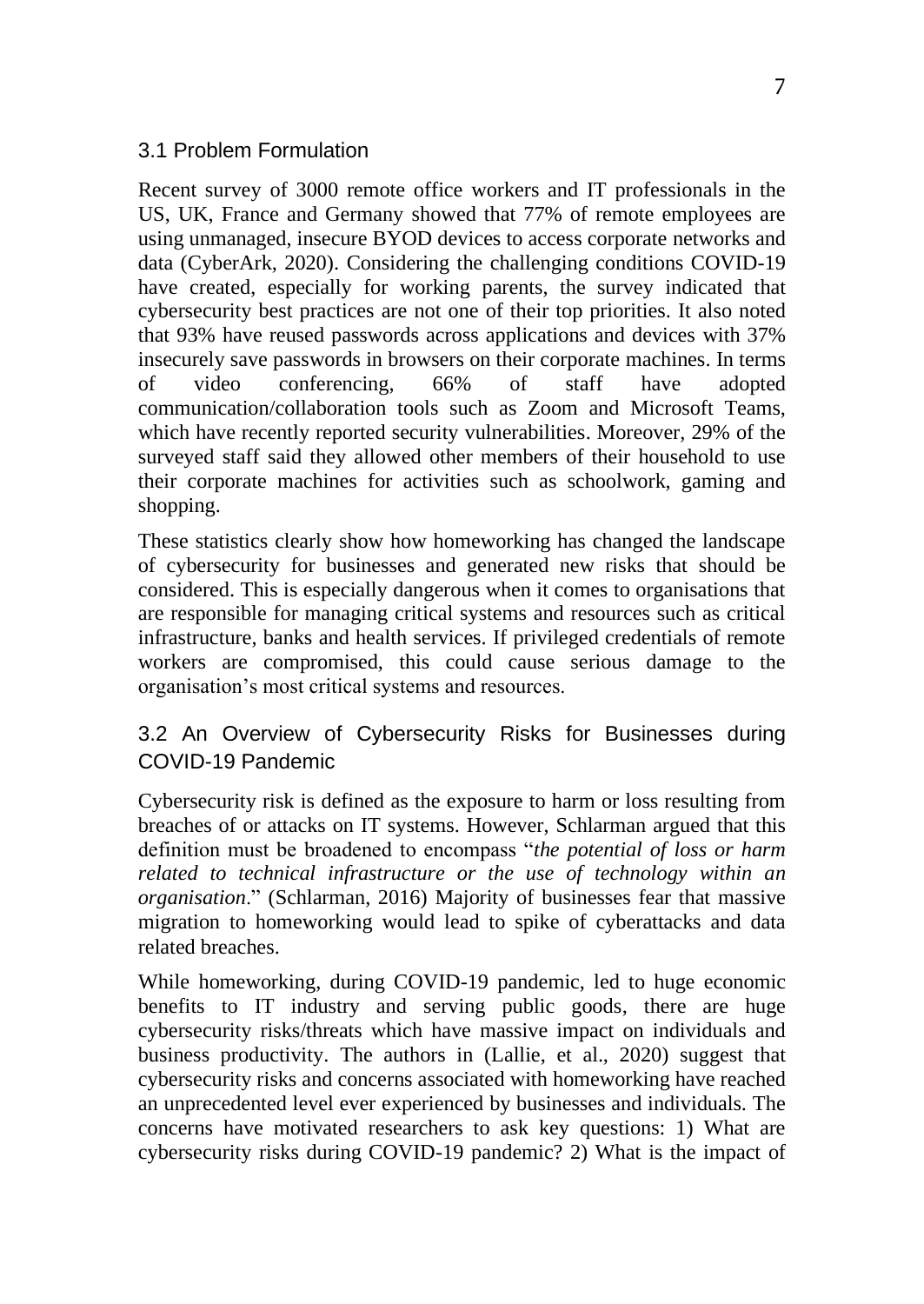the pandemic on increasing cybersecurity risks? 3) What are the common cybersecurity risks during the pandemic and how are the risks contrasted across business sectors? and 4) How are businesses and government agencies responding to these questions? Answering these questions would help in prioritising cybersecurity essentials to design an appropriate framework for securing homeworking IT environment. Thus, providing vital knowledge for improving cybersecurity activities of businesses that would enhance risk tolerance and compliance obligations while securing their employees' homeworking IT environment.

Although the extent and impact of the cybersecurity risks influenced by COVID-19 pandemic vary across studies, most of the researchers agreed that the impact is huge and unprecedented. Weil and Murugesan (Weil  $\&$ Murugesan, 2020) suggest that the pandemic 'stress test' IT systems including security and IT governance measures in both home and corporate environments.



*Figure 1. Cyber-dependent crimes and online frauds known to police by victim* (Buil-Gil, Miró-Llinares, Moneva, Kemp, & Díaz-Castaño, 2020)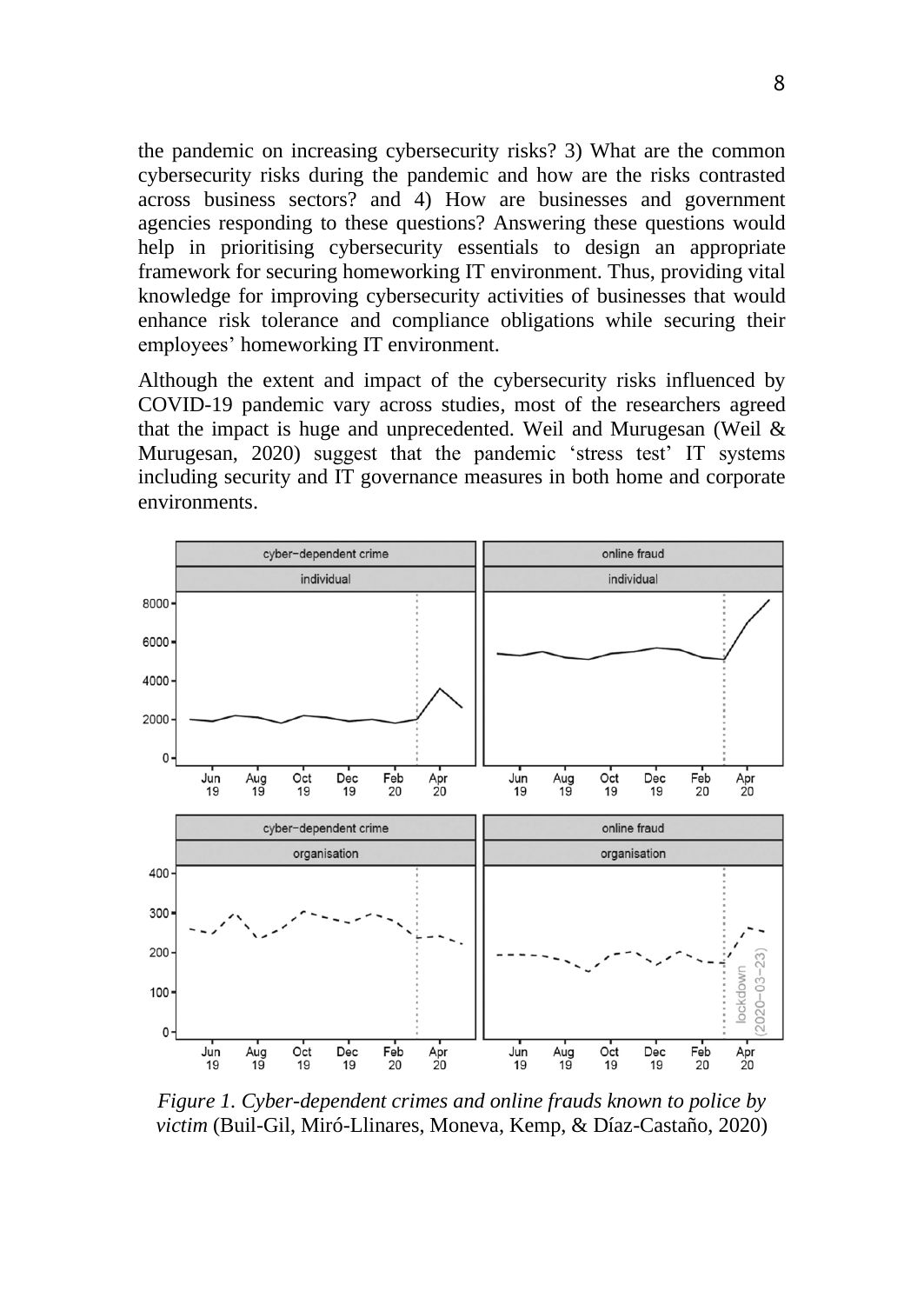The authors in (Buil-Gil, Miró-Llinares, Moneva, Kemp, & Díaz-Castaño, 2020) conducted a preliminary analysis of short-term impact of COVID-19 and lockdown measures on cyber-dependent crime and online fraud in the UK. Using time series analyses of police crime data from May 2019 to May 2020, they indicated that reports of cybercrime have increased during the COVID-19 outbreak, and these were remarkably large during the two months with the strictest lockdown policies and measures. The analysis shows that the number of frauds associated with online shopping and auctions, and hacking of social media and email accounts, have seen the largest increase in the number of incidents. Although these crimes are most common cybercrime categories in the UK, the authors concluded, as shown in Figure 1, that the striking increase in cyber-dependent crimes has mainly been experienced by individual victims rather than organisations. This shows that the responsibility of protecting the cyberspace has shifted from corporate business organisations to individuals due to homeworking.

Other studies such as (Ofcom, 2020), (Rodger, 2020), (Chadwick, 2020) (Clymo, 2020) and (McCorkell, 2020) have reported various forms of cyberattacks impersonating business organisations including government agencies (e.g., WHO), supermarkets (e.g., Tesco) and airlines. Lallie *et al.* (Lallie, et al., 2020) use the UK as a case study to analyse the extent of the COVID-19 cybersecurity related risks. Although their findings show a loose correlation between COVID-19 policy/news announcements of homeworking and associated incidents of cyber-crime attacks/breaches, they noted that '*the extent of the cybersecurity related problems faced in the UK was quite exceptional*' with comparatively high level of suspect emails and fraud reported. Table 1 depicts some COVID-19 related cyberattacks reported in the UK between March 2020 and May 2020.

| Source                     | Attack | Description                                                                                                                      | Report   | Attack            |
|----------------------------|--------|----------------------------------------------------------------------------------------------------------------------------------|----------|-------------------|
|                            | Type   |                                                                                                                                  | Date     | Date              |
| (Ofcom,<br>2020)           | P, M   | SMS informs recipient to stay at home with a link<br>for more information. Link directs recipient to a<br>malware ridden website | 24/03/20 |                   |
| (Rodger,<br>2020)          |        | P, Ph, F Free school meal SMS directs recipient to website 25/03/20 24/03/20<br>which steals payment credentials                 |          |                   |
| (Chadwick,<br>2020)        | M      | Fake NHS website gathers user credentials                                                                                        | 28/04/20 |                   |
| (Clymo,<br>2020)           | P. M   | Email purports to offer job retention payment as<br>per the UK governmental announcement                                         |          | 30/04/20 19/04/20 |
| (McCorkell, P, M)<br>2020) |        | Recipients are directed to a fake track and trace<br>website which collects user credentials                                     | 13/05/20 |                   |

|  |  | TABLE 1 Descriptions of COVID-19 Related Cyberattacks in the UK                             |  |
|--|--|---------------------------------------------------------------------------------------------|--|
|  |  | Key: P: Phishing (or Smishing); Ph: Pharming; E: Extortion; M: Malware; F: Financial Fraud. |  |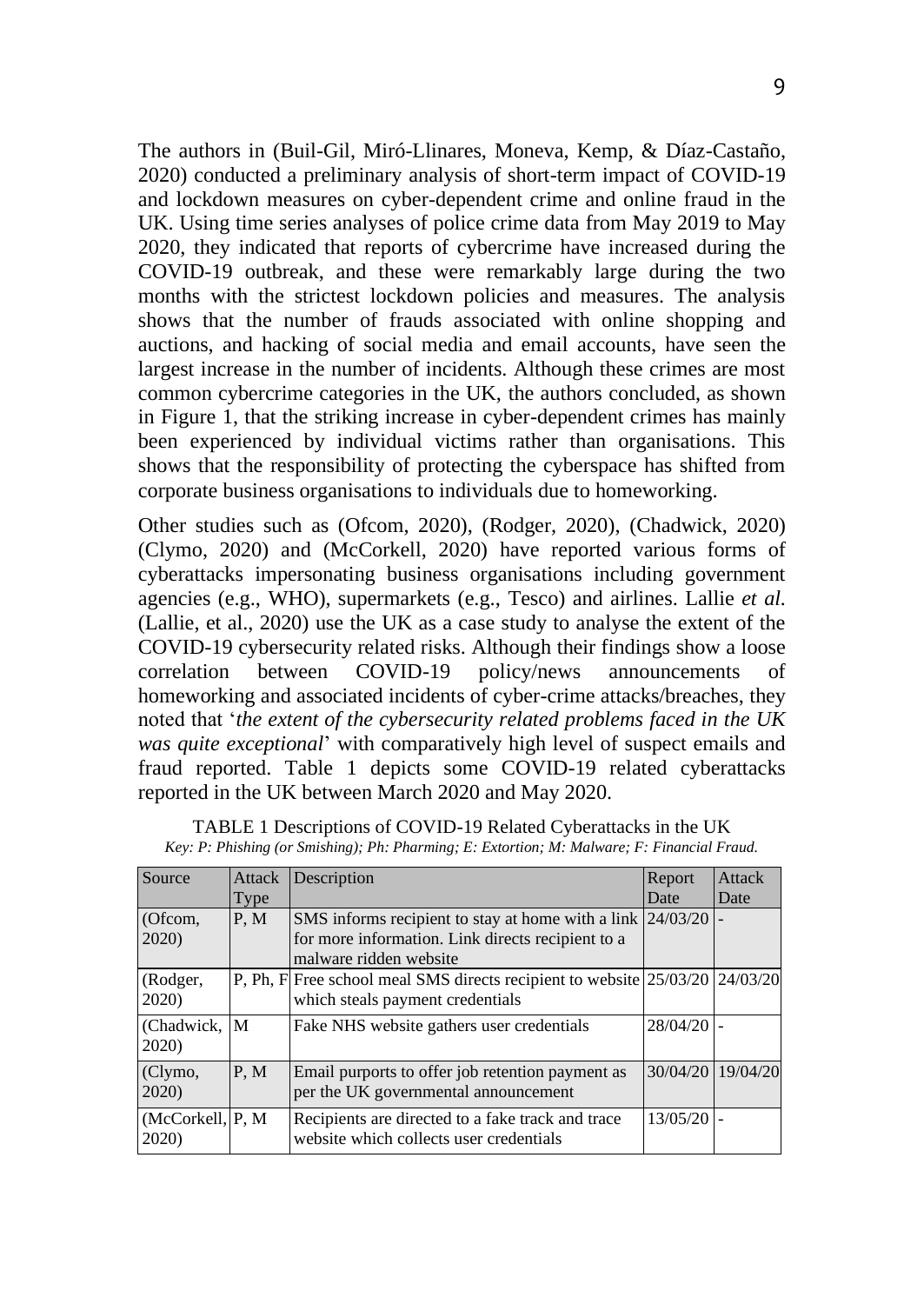The UK NCSC has, by early May 2020, reported more than 160,000 suspicious emails leading to removal of over 300 fake websites (National Cyber Security Centre (NCSC), 2020). In a similar report, (Ofcom, 2020) indicated that, in May 2020, fraud victims have lost more than £4.6 million to coronavirus-related scams during the lockdown, with 11,206 people claim to have been victims of email (Phishing) and text (Smishing) attempts to trick them into giving out personal details, as well as more than 2,000 victims lost cash through fake online goods sales, bogus cold-calls, nonexistent pension plans and other frauds. Action Fraud, the UK crime reporting agency, estimated that about £2.4 million has been lost in cyberenabled scams linked to COVID-19. Up to June 2020, the UK NCSC had 5,000 reports about suspicious emails in just one day which led to taking down of more than 80 websites and 471 fake online shops while HM's Revenue and Customs took down 292 fake websites. These reports accounted for only some of the selected cases, not considering the unreported cases due to privacy and branding related reasons for individuals and businesses, respectively.

Recent studies by (Burgess, 2020), (Khan, Brohi, & Zaman, 2020), (Stein & Jacobs, 2020) and (Cook, 2020) have highlighted four business sectors that are prime targets of cyberattacks: healthcare, financial services, medical suppliers and manufacturing, government agencies and media outlets. These sectors have played massive role in supporting livelihood and survival of people that are working from home. People are on the lookout of developing news of COVID-19 from government agencies and media and have increased online financial transactions due to lockdown of commercial activities. Most of healthcare systems are heavily dependent on the ICT applications during the peak of the pandemic which makes the healthcare a prime target by cyber attackers (Khan, Brohi, & Zaman, 2020).

Various cybersecurity bodies and government agencies have responded to address those impending cyber risks. However, the response has not been coordinated with concrete effort that is underpinned by empirical-driven framework. For instance, UK NCSC and the US Department of Homeland Security Cybersecurity and Infrastructure Security Agency (DHS CISA) provided an advisory report on exploitation by cybercriminal and advanced persistent threat groups of the current COVID-19 global pandemic (UK NCSC and the US DHS CISA, 2020). The report showed an increasing number of malicious cyber actors exploiting the current COVID-19 pandemic for their own objectives. The UK NCSC has detected more UK government branded scams relating to COVID-19 than any other subject. The report indicated that from the data seen to date, the overall levels of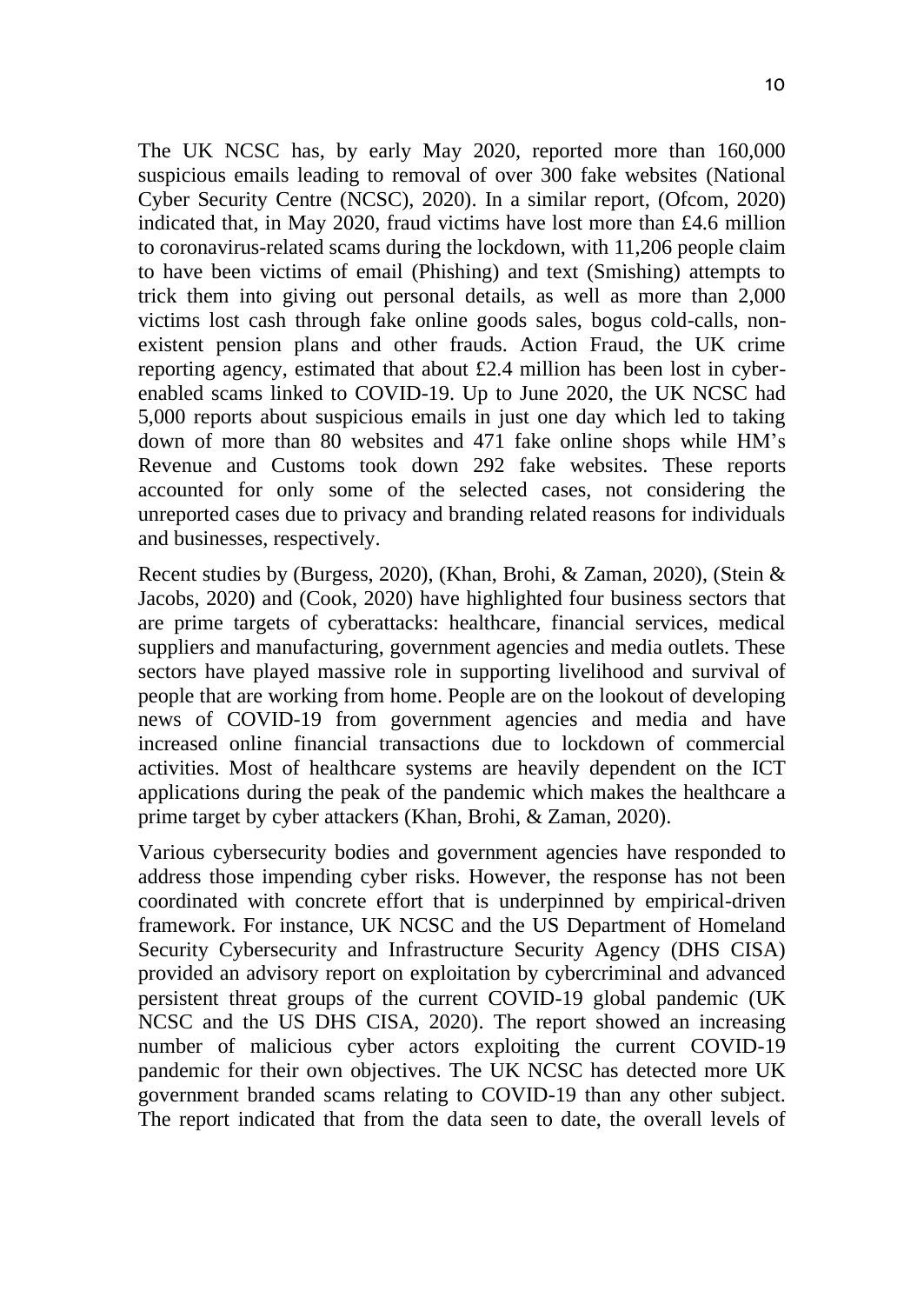cybercrime have not increased, although there is recorded number of a growing use of COVID-19 related themes by malicious cyber actors.

Furthermore, UK NCSC and US DHS CISA indicated that, at the same time, the surge in homeworking has increased the use of potentially vulnerable services such as VPNs amplifying the threat to individuals and organisations. The report, however, indicates that the information is a nonexhaustive list of indicators of compromise for detection as well as mitigation advice suggesting that more comprehensive research and analysis are needed to understand the full picture of cybersecurity risks associated with COVID-19 pandemic. The UK NCSC and US DHS CISA report further noted that cybersecurity risks in the current pandemic is a fastmoving situation and that the advisory report does not seek to catalogue all COVID-19 related malicious cyber activity, suggesting that individuals and businesses should remain alert to increased activity relating to COVID-19 and take proactive steps to protect themselves and their organisations.

At the moment, the biggest challenge remains is how to secure the new homeworking IT environment while ensuring critical business functions are operating without interruption. Additionally, how to keep individuals and businesses protected from cyber attackers exploiting the uncertainty of COVID-19 situation. These questions would not be appropriately addressed without investment in rigorous empirically driven interdisciplinary research that would involve concerted efforts of businesses, research institutions, cybersecurity practitioners and government agencies. Hence, this framework is developed to be the first step towards full research development of addressing cybersecurity risks of homeworking IT environment.

#### 3.3 The Developed Cybersecurity @Home Framework

Based on the cybersecurity risks businesses are now facing, according to the overview above, we develop a multi-layered framework that can help organisations focus their efforts to meet these requirements and achieve cybersecurity @home for their homeworking employees. The framework offers multiple cycles to reflect the ongoing process of evaluating current practices to achieve the desired state. It compiles several approaches, recent standards, practices, tools and strategies that are suitable to improve homeworking cybersecurity. In addition, it provides a common language for expressing, managing and communicating cybersecurity risks to homeworking staff. Figure 2 shows an illustration of the developed framework.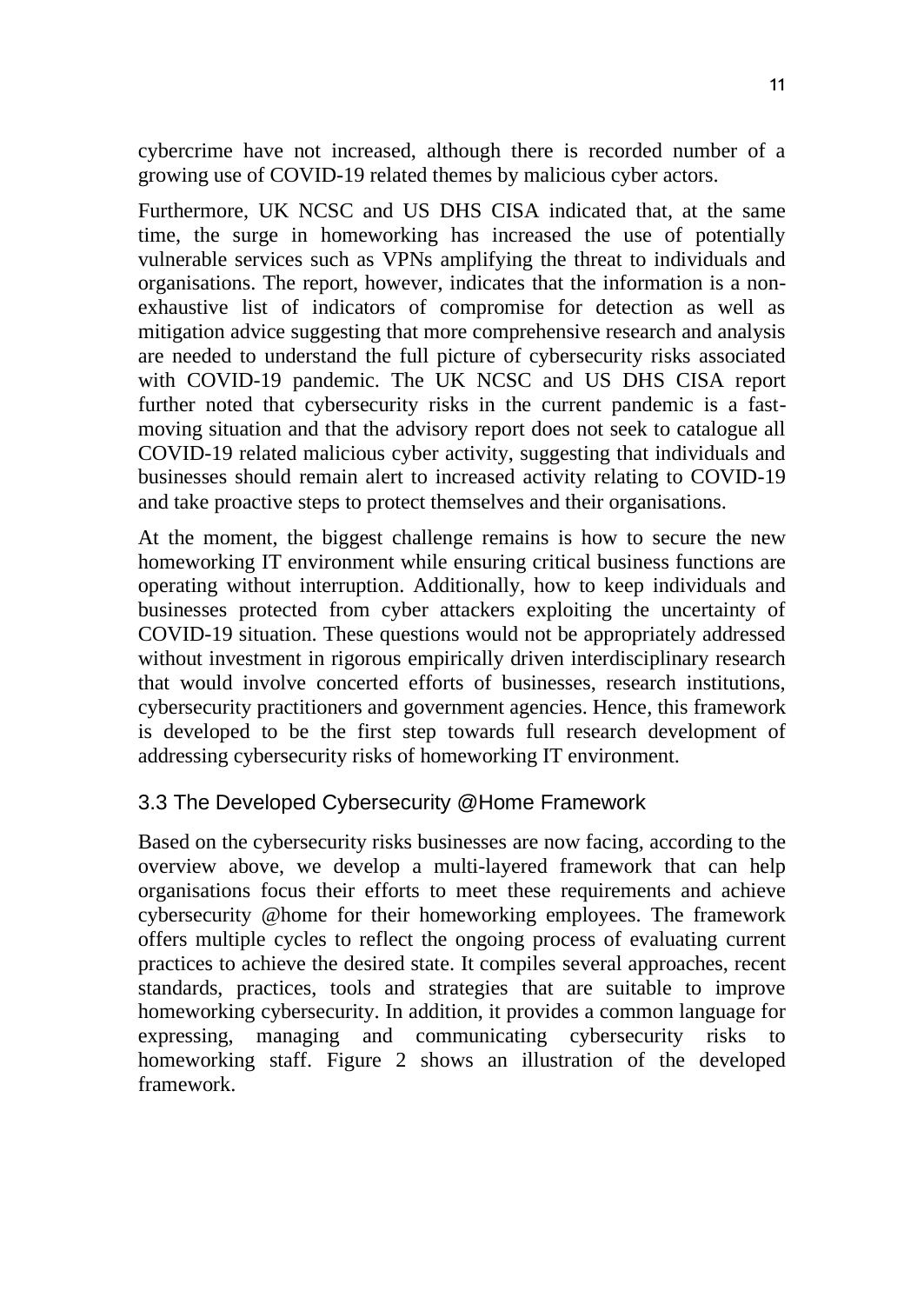

*Figure 2. Cybersecurity @Home Framework.*

## 3.3.1 Homeworking Cyber Policies Development

At the beginning, organisations start by defining their default high-level information security policy. They need to decide which areas they want to protect and which they do not (i.e., within scope, out of scope). Since we are designing this framework for homeworking IT environment, it is within scope and should be added to the current policies organisations already have. It is vital to integrate the new risks created by homeworking IT environment with those organisations are used to deal with on daily basis. For instance, risk tolerance, aka risk appetite, by the business will determine the rules that need to be in place for both office and homeworking environments. The following areas should be addressed in this step:

Video conferencing policy  $-$  this might be one of the newest areas the business needs to look at thoroughly given that employees are now conducting online business meetings at home using non-corporate devices and connections. Organisation should determine conditions that should be met before starting, during and after a business-related video conference session (e.g., no one should hear the exchanges during the online meeting, cameras and microphones should be controlled by the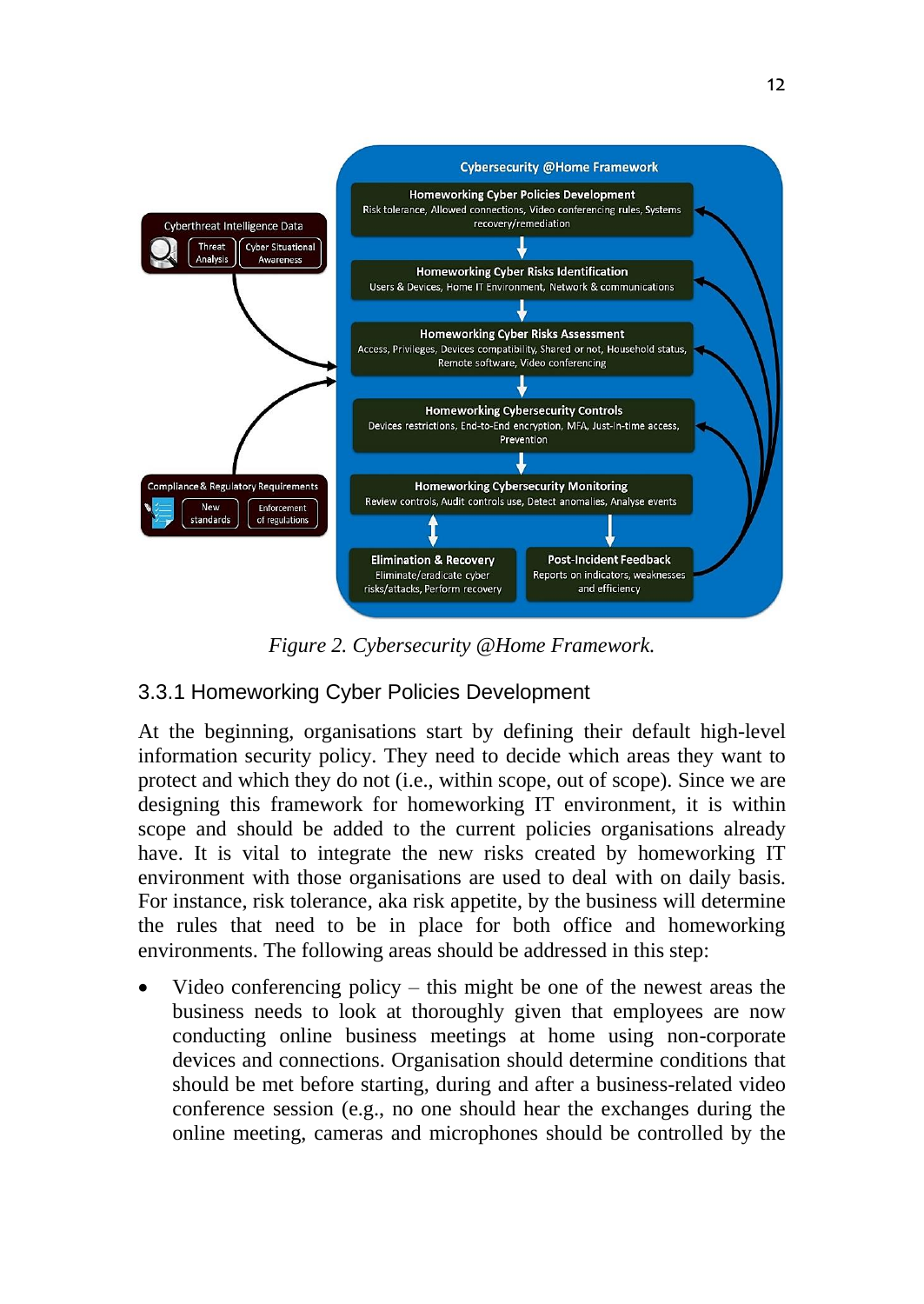host organisation, when not in use, cameras and microphones must be off, all the sessions must be controlled via a dedicated business-based server, windows should be closed to avoid being seen by anyone, etc.). Moreover, does the house have adequate physical security in place against burglaries? Does home insurance cover the loss of business equipment or should the business extend their insurance policies? Does the home environment have smart devices such as Alexa or any other smart home devices that is monitoring, and potentially recording, the contents of video conference discussions that could lead to a data breach? Same goes to mobile phones (e.g., Google and Siri). Even though these devices might also be present in the workplace, especially mobile phones, meetings and video conferences usually take place in a dedicated room where employees can be asked to switch off their mobile phones (e.g., as part of the workplace policy to guard the secrecy and confidentiality of these meetings). This however is more difficult to enforce while employees are working from home. All these questions are novel due to the shift to homeworking and businesses urgently need to address them.

- Allowed connections  $-$  this is essential to determine what connections are allowed while homeworking staff are accessing corporate data: should the connection be encrypted? If yes, should the organisation provide the encryption keys and set the related algorithms? Is the use of VPN allowed? Are there any restrictions that should be in place to access specific data such as customers personal data on a secure server (e.g., this might require access through a specific portal with different set of keys)?
- Systems recovery/remediation based on the sensitivity and risk tolerance, the business needs to identify the procedures needed to recover from any potential incident. How critical it is to recover systems to normal operations (e.g., health services vs. online shopping)? The nature of the business's operations will determine the timelines that should be adhered to in these situations.

#### 3.3.2 Homeworking Cyber Risks Identification

In this step, the organisation starts to gather information about the current cybersecurity posture while facilitating homeworking for staff. Traditionally, risk identification applies to corporate network perimeter, devices, employees, third-party users, etc. It is usually conducted by the business's IT security team. In this new setting, employees will need to collaborate with the IT security team to carry out this risk identification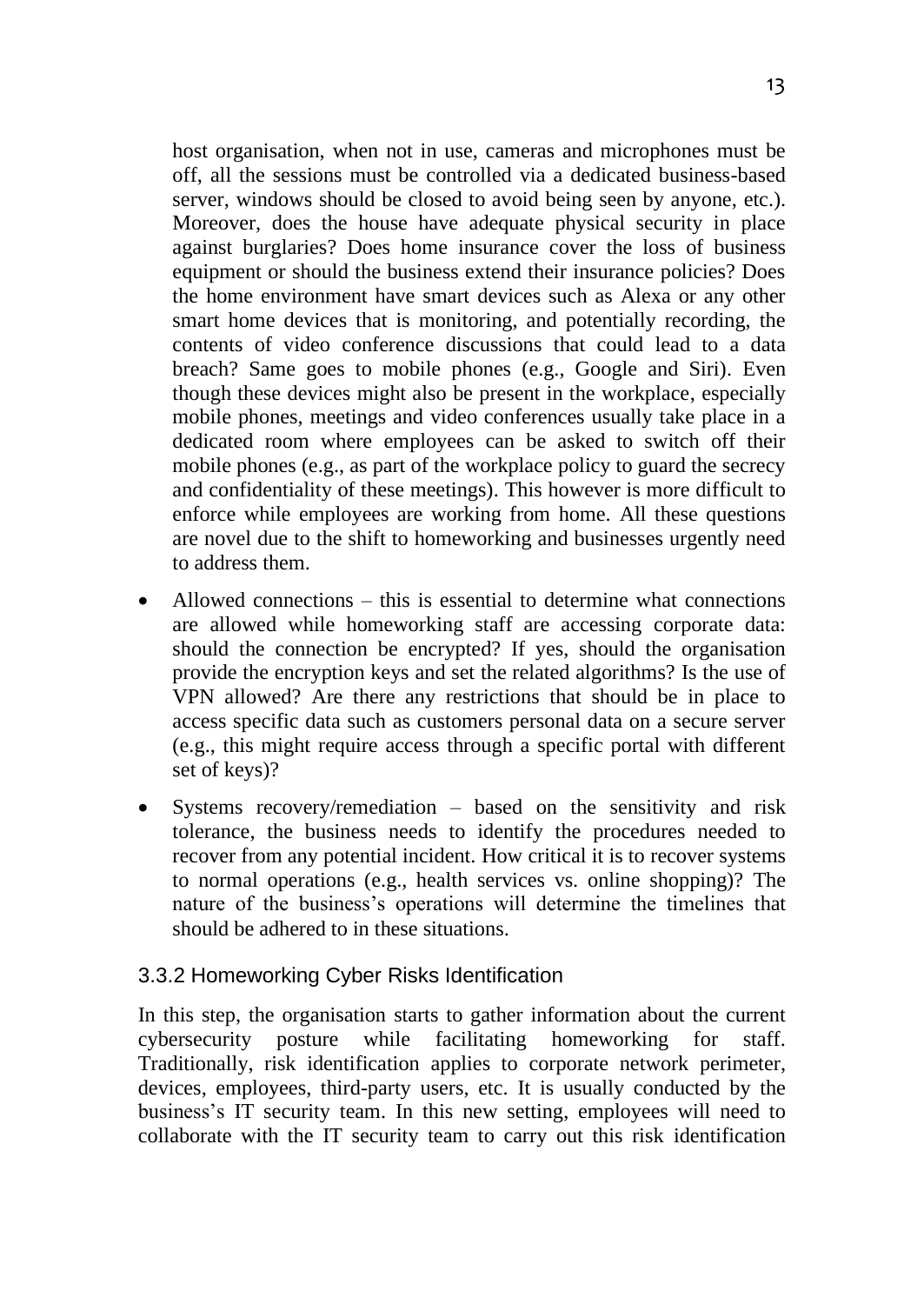since the perimeter is no longer the organisation's premises. This collaboration may include filling in risk identification questionnaire for the IT security team to identify any risks at the homeworking IT environment. This leads to a shared responsibility between employees and the organisation whereas previously it was solely the IT team responsibility. This new collaboration is essential so businesses can understand their employees' homeworking IT environment. It is worth pointing out that the data collected about employees' home conditions must be treated as confidential personal data. Hence, this data should go under the relevant data protection regulations (e.g., GDPR) to avoid any privacy implications for employees.

To identify cyber risk at the homeworking environment, the following points and questions should be considered:

- Devices How many devices are used to access the corporate network? Do they belong to the business or personal devices or a mix of both? Are they shared with other household members? What type of devices are used (e.g., PC, laptop, tablet, mobile phone)? Which operating systems these devices use (e.g., Windows, Linux, Mac, Android, iOS)? And which versions of these operating systems are installed?
- Users Is your homeworking staff using a shared device with someone else? What level of access do they need to do their job? how many users are sharing the same device if any? Can their role be delegated to someone else if their remote access is not secure?
- Home IT Environment Which technology is used to access the Internet (e.g., WiFi, 4G/5G, both)? Are these devices secure and use the latest encryption standards (e.g., WiFi is using WPA2 with strong nondefault password)? Is there a private space available for your staff to participate in sensitive/confidential online meetings? If there is not, how can these staff participate to avoid being left out? It is the business's responsibility to ensure no discrimination occurs against employees where their homeworking environment is inadequate. Do staff need to save any corporate data on their homeworking devices? Can this data be encrypted fully or partially?
- Network & Communications How does business facilitate remote access to their corporate network and resources? Do staff need to configure any remote access software? Do they have the training necessary to do so or can this be done automatically? Are staff allowed to access corporate resources over public networks (e.g., public open WiFi)? Does the business have the tools to detect such access and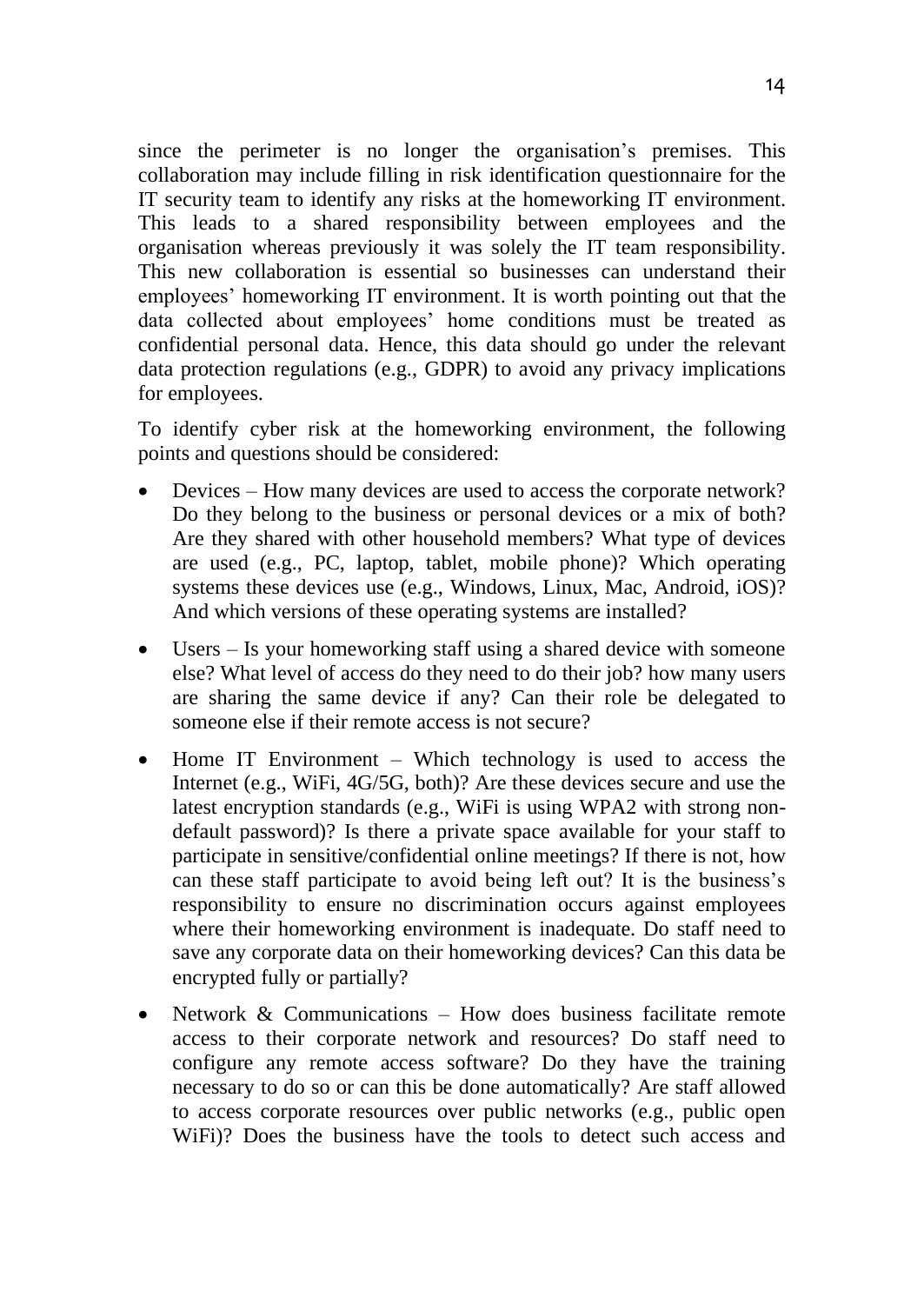impose conditions (e.g., deny, conditional allow)? Are there any regulatory requirements to ensure that personal data is handled correctly and is transmitted securely?

It is worth noting that these questions are by no means an exhaustive list of all the possibilities. These are examples of different scenarios.

#### 3.3.3 Homeworking Cyber Risks Assessment

Based on the data gathered in the previous stage, businesses should be in position to assess the cyber risks with their homeworking staff. Input from cyber threat intelligence received from other businesses in the sector or other sectors can be very helpful as well. This includes but not limited to:

- Access and privileges What assets homeworking staff have access to? How critical are these assets to the business? Can users' access and privileges downgraded/revoked (i.e., access review based on their last access)?
- Homeworking devices compatibility Are staff's devices compatible with the business access policy (e.g., only Windows machines are allowed access to the corporate network)? Is there a compatible version of the remote access software the business uses for the homeworking device? Does it have any known vulnerability?
- Household status Can shared devices be allowed to access corporate resources? How can access be verified to authenticate and authorise the member of staff? How sensitive and confidential the data that can be access by the homeworking device? What are the risks of exposing personal data? Can this risk be tolerated?
- Remote access tools What are the available tools for the business to use (e.g., VPN, RDP, Web-based access, TeamViewer, etc.)? Are these tools secure to use based on the latest vulnerabilities known? How easy it is to setup/configure any of these tools? Can this be done remotely by the business IT team?
- Video conferencing What are the available tools for the business to use (e.g., Microsoft Teams, Zoom, Cisco Webex Teams, etc.)? What are the factors the business can control is these tools (e.g., Zoom and Webex allows hosts to mute/unmute participants and stop participants' videos)? However, features such as control participants' microphones and cameras are not yet available. Therefore, the business will be bound by these limitations unless they want to develop a bespoke solution. What is the nature of these meetings (confidential, general, or a mix of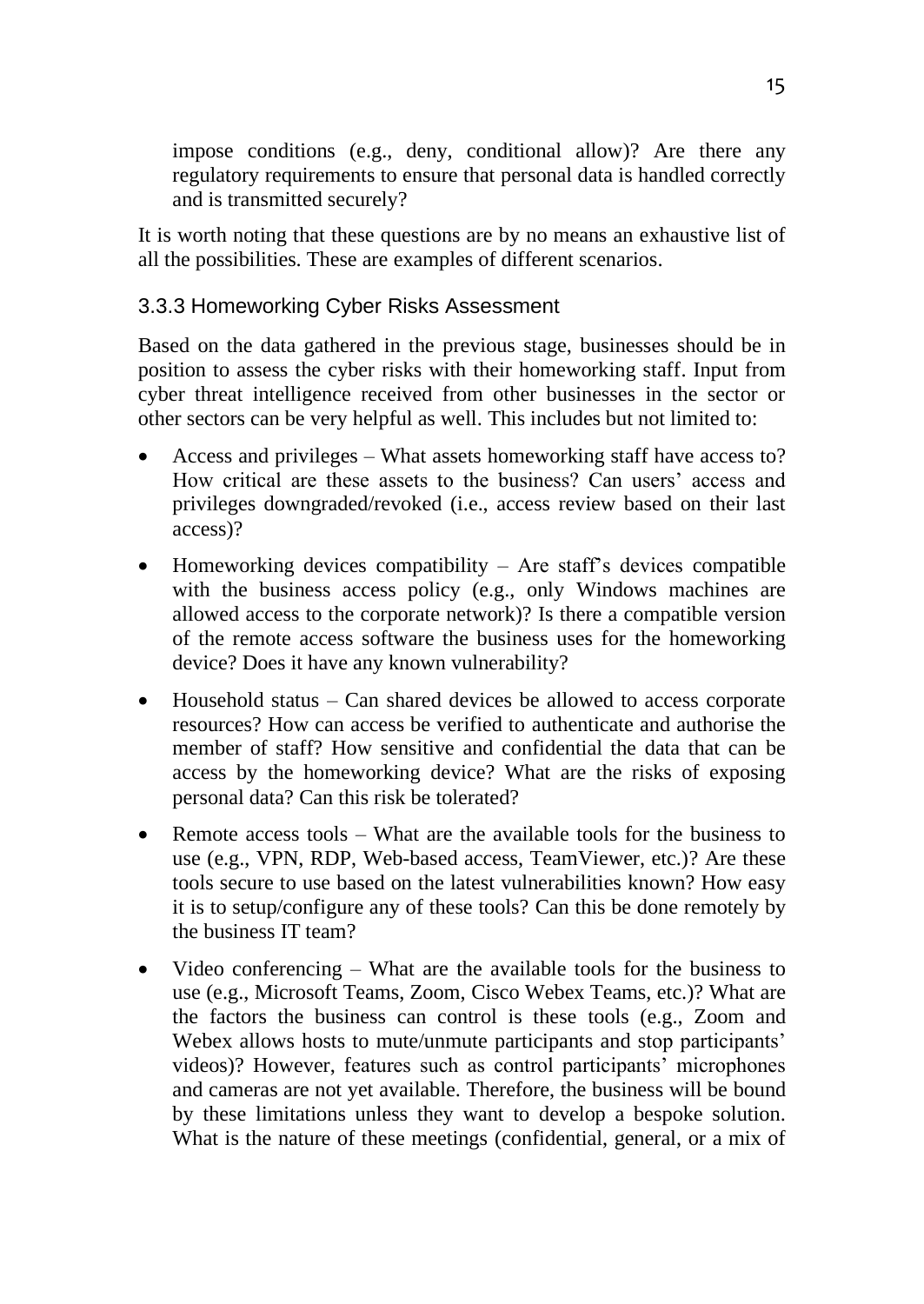both)? Is end-to-end encryption required? Is collaboration required (e.g., exchange of files, white boards, tasks, etc.) or just video chatting? Can personal devices be used for video conferencing? Can the business tolerate someone else in the household listening to the conversation?

#### 3.3.4 Homeworking Cybersecurity Controls

Once the organisation understands their homeworking cyber risks and security requirements, they can select the appropriate controls to mitigate/eliminate the identified risks and comply with their developed policies earlier. There is a variety of tools that can be used. In the following, we will focus on controls that can help achieving cybersecure homeworking IT environment:

- Devices restrictions this control is popular if the organisation wants to restrict access to their corporate resources from specific devices and/or operating systems. For instance, a business can deny any access coming from a mobile device (e.g., a mobile phone or a tablet). This can be done on the operating system (OS) level where devices that have outdates OS will not be allowed access (e.g., Windows 7 or older, outdated Android, etc.)
- End-to-End Encryption this option allows the business to ensure all communication and access is protected. They can set this option for video conferencing and collaboration apps to ensure everything is endto-end encrypted (e.g., the latest update from Zoom provides end-to-end encryption for paying customers, Cisco Webex Teams offers end-to-end encryption and locking messaging rooms (Cisco, 2020)). Furthermore, access to any corporate resource must be over an encrypted channel. This control can be extended to fully or partially encrypt data at home where homeworking staff might need to store data temporarily on their devices.
- MFA as mentioned before, it is essential to ensure only those who are authorised to access resources can do that. MFA can help in avoiding situations where stolen credentials might be used. Common options for this control can be text messages, secret token that expires after a certain time, fingerprint, voice recognition, etc.
- Just-in-time Access this control is one of the many benefits of migrating to cloud-based services because it can be easily managed. The idea is to give employees access to the resource they need when they need it and for a limited time. It should be noted that implementing this control might not be straightforward for many organisations especially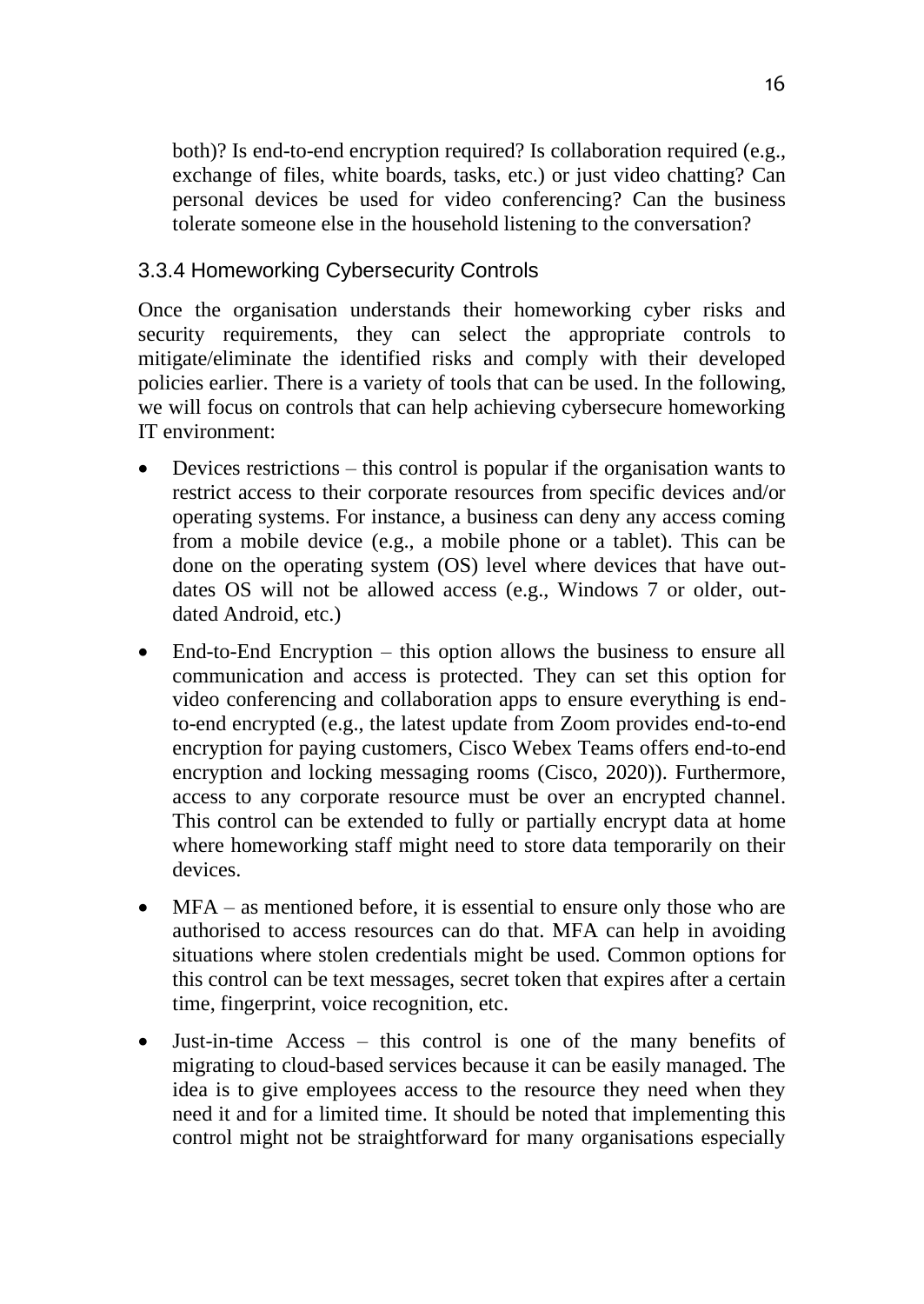if they are operating a traditional on-premises network. However, it is worth investigating because it allows a granular time-restricted control that can be automated to make life easier for both homeworking staff and businesses.

#### 3.3.5 Homeworking Cybersecurity Monitoring

This stage is part of the cyber risk management process where the business can check whether the implemented controls are working effectively or not. If there are any incidents and/or new reports received via cyberthreat intelligence data, notifications will be generated to change/remove the weak control. This step is not as simple as 'replace and keep going', it must involve checks to ensure the new control maintains at least the same risk level or lower risk level in accordance to the homeworking cyber policies. In addition to that, any change in the homeworking IT environment (e.g., change of ISP, new installed OS, new software updates, etc.) should be analysed to ensure it does not pose a new risk.

Arguably, this stage is the most important one in the proposed framework because it ensures a continuous monitoring of the current situation and feedback to other stages should any incident occurs and/or a change is required whatever the change might be (e.g., a control must be changed, software tool must be removed because it becomes vulnerable, etc.). It can be seen in Figure 2 that this stage works very closely with the next substages: elimination & recovery and post-incident feedback. Therefore, it can be considered as part of the incident response cycle businesses should already have (note the loop between monitoring and elimination & recovery). If they do not have it, this framework offers the opportunity to integrate cyber risk assessment for homeworking IT environment and incident response planning.

#### 3.3.6 Elimination & Recovery and Post-Incident Feedback

Finally, these two sub-stages serve the purpose of continuous assessment and learning from the fast-changing events. Procedures such as disconnecting a device, denying access, revoking credentials, isolating resources, remotely installing/removing software, etc. are valuable to eliminate/eradicate cyber-attacks. It is trickier in a homeworking IT environment because businesses might not have full control of their employees' devices. Therefore, these procedures should be considered to operate mostly from the business's side, which can be difficult to achieve if the previous steps were not followed correctly. For instance, some homeworking staff might not feel comfortable allowing someone from work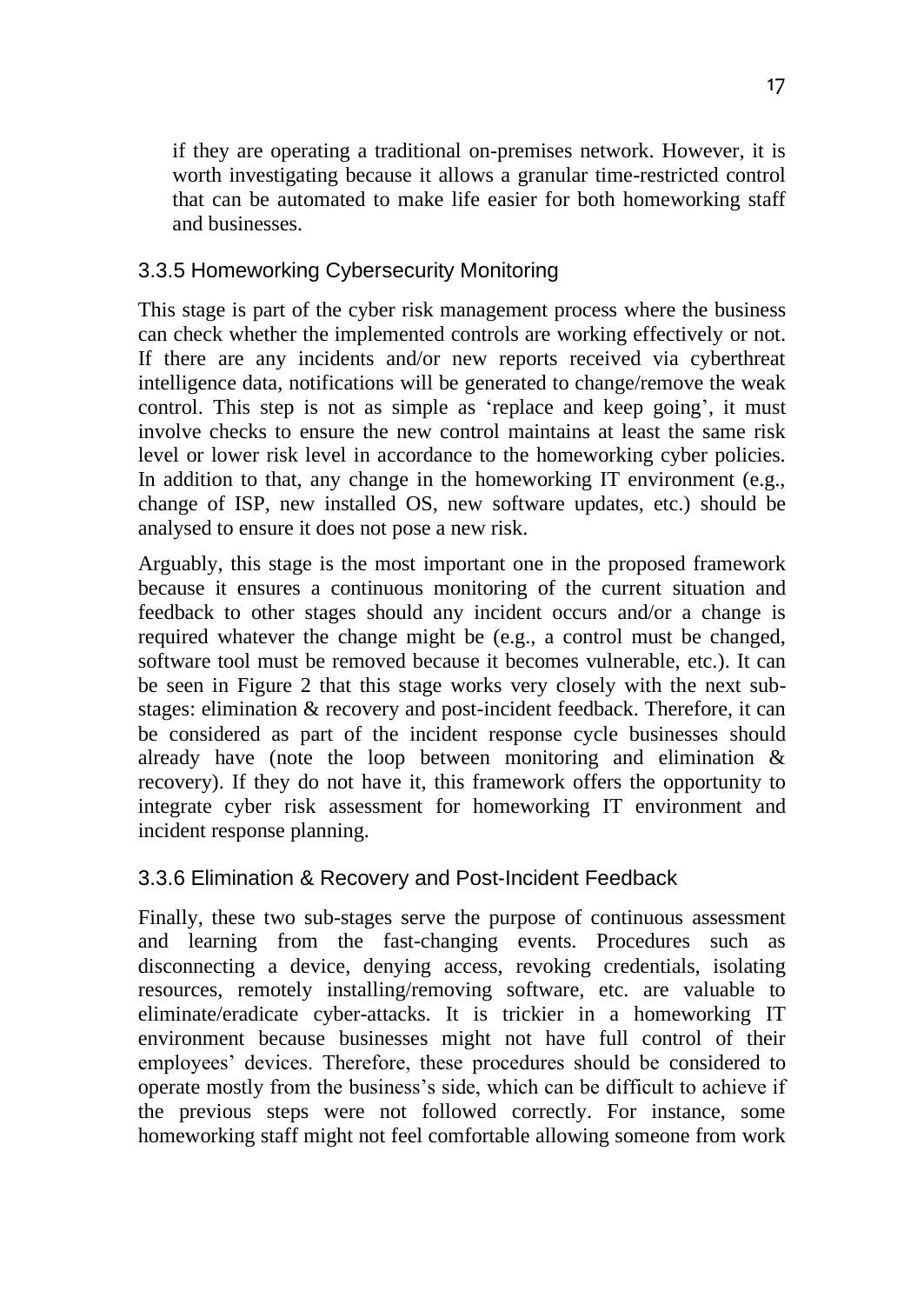to change their personal devices security controls because they are worried about their privacy. Hence, it is essential to define ringfences and manage permissions correctly before setting up and allowing staff to work from home.

As it is always the case where 100% cybersecurity cannot be achieved, postincident feedback is extremely important to learn lessons about what worked and what did not. Does the business have the right indicators? Were they accurate and reported on time? How long did it take to eliminate the risk element and recover systems if necessary? Answers to these questions will provide data for previous stages in the framework to learn and adapt to the new status.

#### 3.4 Using the Developed Cybersecurity @Home Framework

It is widely agreed that cyber risk assessment is time consuming and costly process. Usually, organisations do not have to conduct a full practice more than once a year depending on the nature of their operations. However, with a pandemic like COVID-19, it is important to follow a continuous incremental approach to avoid sudden shifts and address new cyber threats. This will also address issues like outdated cybersecurity controls. Therefore, the developed framework in Figure 2 can be applied depending on the budget of the business and their policy. For instance, large businesses would follow an agile approach applying and using this framework while smaller businesses might not be able to repeat the full cycle more than once a year. Either way, the framework offers a great flexibility and added value to businesses who will have their own cyber risk procedures to follow. It is envisaged that organisations will use the framework described above to:

- 1. Describe their current cybersecurity status for their homeworking policies, if any, including any risk assessment they have in place, previous experience with cyberattacks, any incident response plans, etc. This step will setup the scene for the next stages.
- 2. Describe their goal state for cybersecurity @home based on their business's requirements, operations, compliance, etc.
- 3. Identify gaps and areas for improvement within their employees' homeworking IT environment. The framework provides variety of tools and advice to fill these gaps.
- 4. Continuously assess progress toward the goal state and measure the success of applying and/or using any measures. This step will feedback to step 1 to review the current status.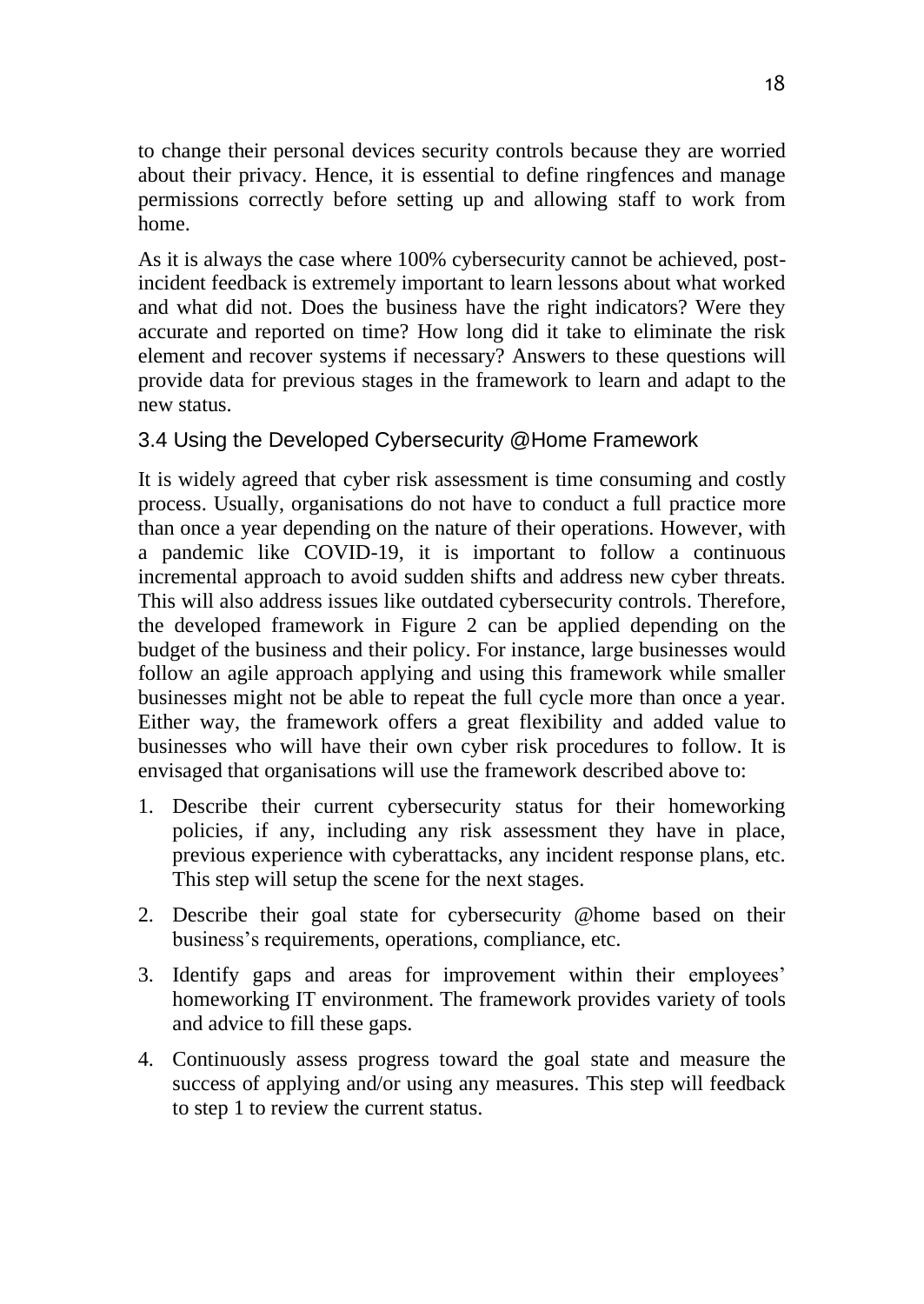By repeating these steps over time, organisations should be able to improve their cybersecurity posture for their homeworking staff and help them make the right decisions in terms of implementing cybersecurity measures and future investments. Furthermore, this process will produce an effective document to communicate cybersecurity risks, procedures and measures in place for staff regardless of their IT experience.

Finally, since the framework is not technology-specific, this offers flexibility for a business to implement the suite of suggested solutions that are suitable for their needs.

#### 3.5 Socioeconomic Benefits of the Developed Framework

Besides cybersecurity, the proposed framework can lead to benefits related to the economic and social impacts of COVID-19 outbreak. As previously stated, COVID-19 has contributed to a huge rise in cyberattacks. From an economic point of view, a successful cyberattack against any business will result in financial and reputational damage including but not limited to 1) data breach fines in compliance with the GDPR (Information Commissioner's Office (ICO), 2018); 2) disruption to the business's operations leading to loss of revenue; 3) costs associated with recovering from a cyberattack; 4) loss of customers (e.g., in 2019, 33% of UK organisations said they lost customers after a data breach (Swinhoe, 2020)); and 5) loss of valuable business information such as intellectual properties, which may lead to more financial losses. Therefore, it is more important than ever for businesses to ensure their homeworking workforce will not be the weakest link in their organisation.

On the other hand, this emerging risk and the new working conditions have put employees under an enormous amount of pressure leading to anxiety, worries and fear of losing their jobs as a result of a successful cyberattack against their employer. According to (Bada & Nurse, 2020), when users are asked to make security-related decisions such as not opening emails from unknown senders, not opening unknown attachments and using security software such as a firewall, it causes them feelings of anxiety due to their lack of knowledge about the implications of taking the wrong decision. This anxiety, coupled with the social disruption to daily lives caused by COVID-19 restrictions, has a negative impact on the social and mental health of homeworking workforce. Having this framework to help businesses implementing the suite of the right cybersecurity solutions for their homeworking employees, and automate the process where possible, will contribute to alleviating these feelings of worry and fear.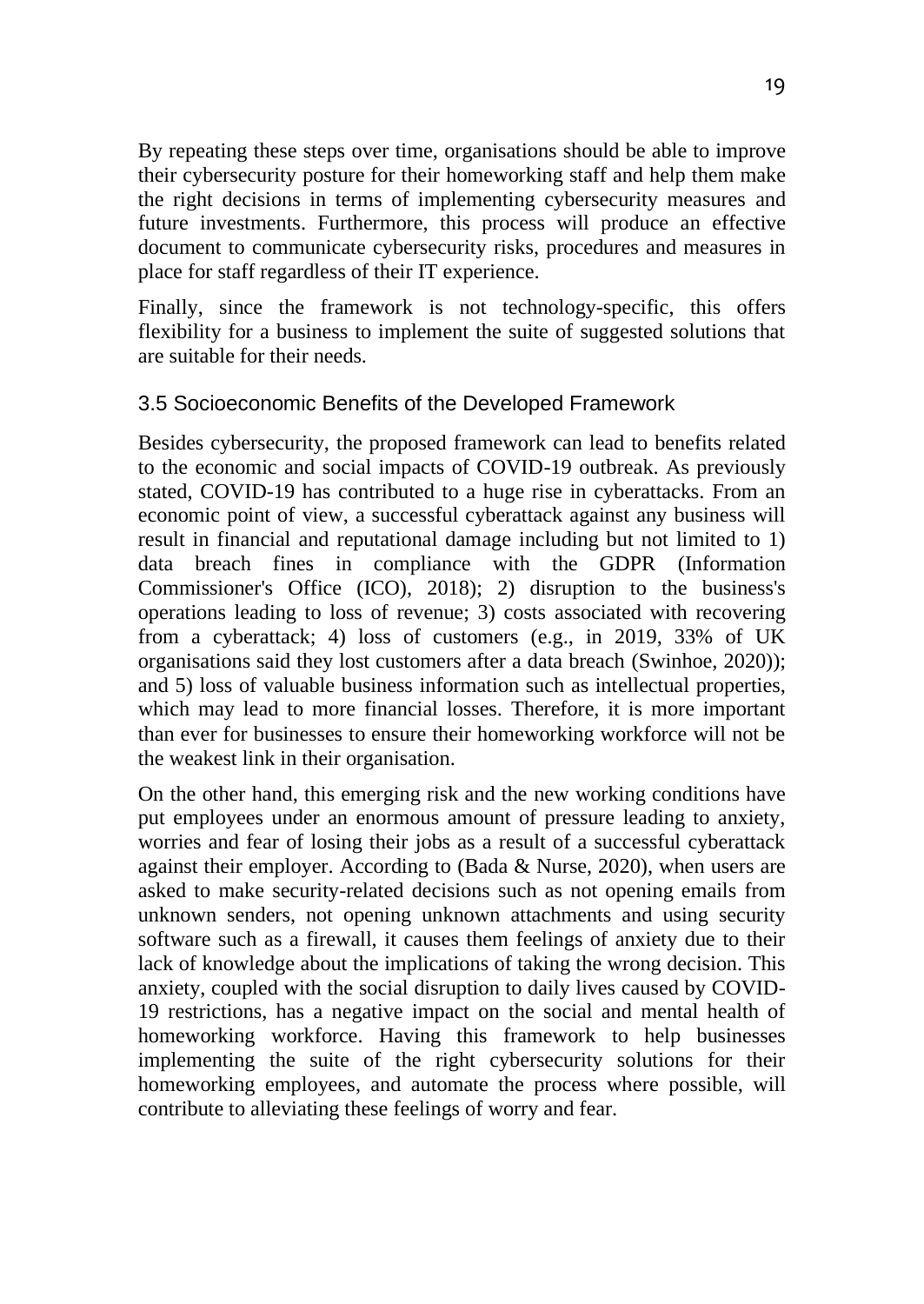# **4 FUTURE RESEARCH DIRECTIONS**

As stated before, this is the first attempt to devise a specific framework for cybersecurity @home. To ensure it achieves its goals, testing and evaluating the developed framework through collaborating with businesses will be essential. Therefore, in the future, we plan to establish an online focus group where participants from different UK businesses across different sectors will assess the developed framework against their cybersecurity requirements and expectations of their homeworking employees. The participants in this activity will be recruited from the pool of IT managers, heads of cybersecurity, and system administrators of the participating businesses. They will assess the developed framework against their organisation's homeworking cybersecurity needs and give feedback to the researchers.

Besides the framework document, we plan to implement a prototype of the developed framework for testing with homeworking users. This will be also essential to establish the benefits of this framework and its applicability in real-world business environments.

This plan reflects that this framework will not be set in stone but dynamic and evolving as technologies, threats, risks and businesses' requirements change. Therefore, the framework will be a living document where revisions can be made to improve it to contribute to the goal of building businesses cyber resilience via a strong cybersecure homeworking IT environment.

# **5 CONCLUSION**

The sudden change, from office-based working to homeworking COVID-19 pandemic imposed on businesses, changed the cyberthreats landscape and introduced new cyber risks. Employees are now accessing corporate resources from non-corporate machines and/or networks (i.e., from home). This issue needs to be addressed to mitigate any cyber risks generated by this new norm. Many efforts from governmental agencies, cybersecurity firms and practitioners to write guidelines and tips to achieve cybersecurity @home have been done. However, they all fell short of addressing the problem systemically considering different businesses' cybersecurity requirements and expectations of their homeworking staff. In this paper, we developed a novel cybersecurity @home framework to help both businesses and employees to address cyber risks that are introduced to the new working environment. The framework provides simple yet comprehensive steps to address this issue considering the homeworking scenario specifically. It is the first step towards building an agile cybersecure @home working force during and beyond COVID-19 pandemic.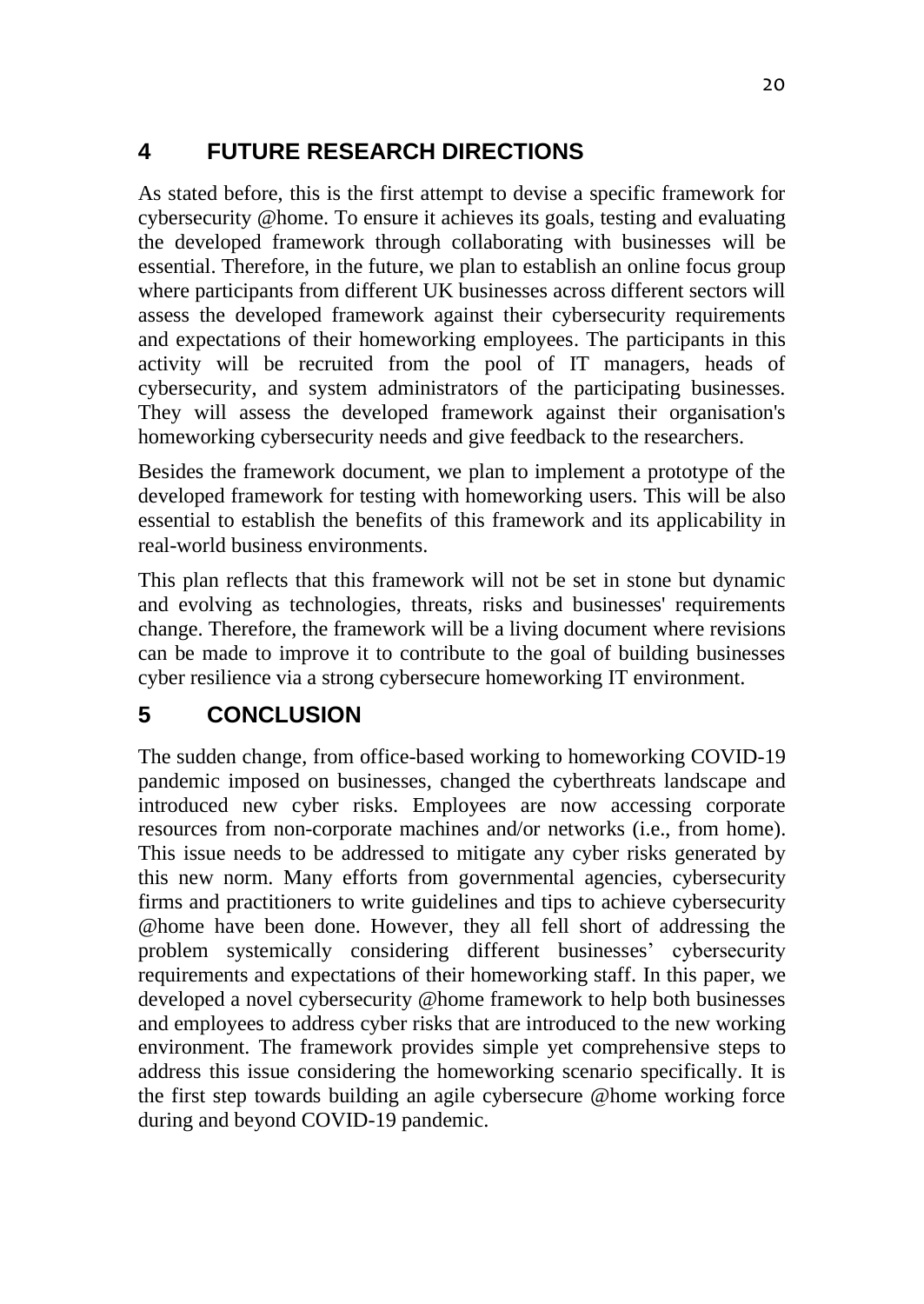#### **6 REFERENCES**

- Bada, M., & Nurse, J. (2020). The Social and Psychological Impact of Cyber-Attacks. In V. Benson, & J. Mcalaney, *Emerging Cyber Threats and Cognitive Vulnerabilities* (pp. 73-92). Academic Press.
- BBC. (2020, April 10). *Coronavirus: Teachers in Singapore stop using Zoom after 'lewd' incidents*. Retrieved from BBC : https://www.bbc.co.uk/news/worldasia-52240251
- Bela, A., Wilkinson, D., & Monahan, E. (2020). *Technology intensity and homeworking in the UK.* Office for National Statistics. Retrieved 05 20, 2020, from

https://www.ons.gov.uk/employmentandlabourmarket/peopleinwork/emplo ymentandemployeetypes/articles/technologyintensityandhomeworkinginth euk/2020-05-01

Buil-Gil, D., Miró-Llinares, F., Moneva, A., Kemp, S., & Díaz-Castaño, N. (2020). Cybercrime and shifts in opportunities during COVID-19: a preliminary analysis in the UK. *European Societies*, 1-13.

Burgess, M. (2020, Mar 22). *Hackers are targeting hospitals crippled by coronavirus*. Retrieved from Wired: https://www.wired.co.uk/article/coronavirus-hackers-cybercrime-phishing

Chadwick, J. (2020, April 28). *Cyber criminals create a spoof copy of the NHS website in the midst of the coronavirus pandemic to trick users into downloading dangerous malware that can steal their passwords and credit card data*. Retrieved from Daily Mail: https://www.dailymail.co.uk/sciencetech/article-8250737/Kasperskydetects-fake-NHS-site-steals-credit-card-data.html

- Christian, P. (2020, October 08). *Risky business: survey shows majority of people use work devices for personal use*. Retrieved from Malwarebytes: https://blog.malwarebytes.com/malwarebytes-news/2020/10/work-devicesfor-personal-use/
- Cisco. (2020, June 16). *free Webex Teams client - overview*. Retrieved from Cisco community: https://community.cisco.com/t5/collaboration-voice-andvideo/free-webex-teams-client-overview/
- Clymo, R. (2020, April 20). *Hackers exploit HMRC Coronavirus Job Retention Scheme with phishing email scam*. Retrieved from TechRadar: https://www.techradar.com/uk/news/hackers-exploit-hmrc-coronavirusjob-retention-scheme-with-phishing-email-scam
- Cook, A. (2020, Mar 16). *COVID-19: Companies and Verticals at Risk for Cyber Attacks*. Retrieved from Digital Shadows: https://www.digitalshadows.com/blog-and-research/covid-19-companiesand-verticals-at-risk-for-cyber-attacks/
- Cornwall, C. (2020, July 17). *Final Framework Homeworking Policy v1.6 17th July 2020.* Retrieved from NHS East and North Hertfordshire CCG: https://www.enhertsccg.nhs.uk/sites/default/files/documents/Aug2020/FIN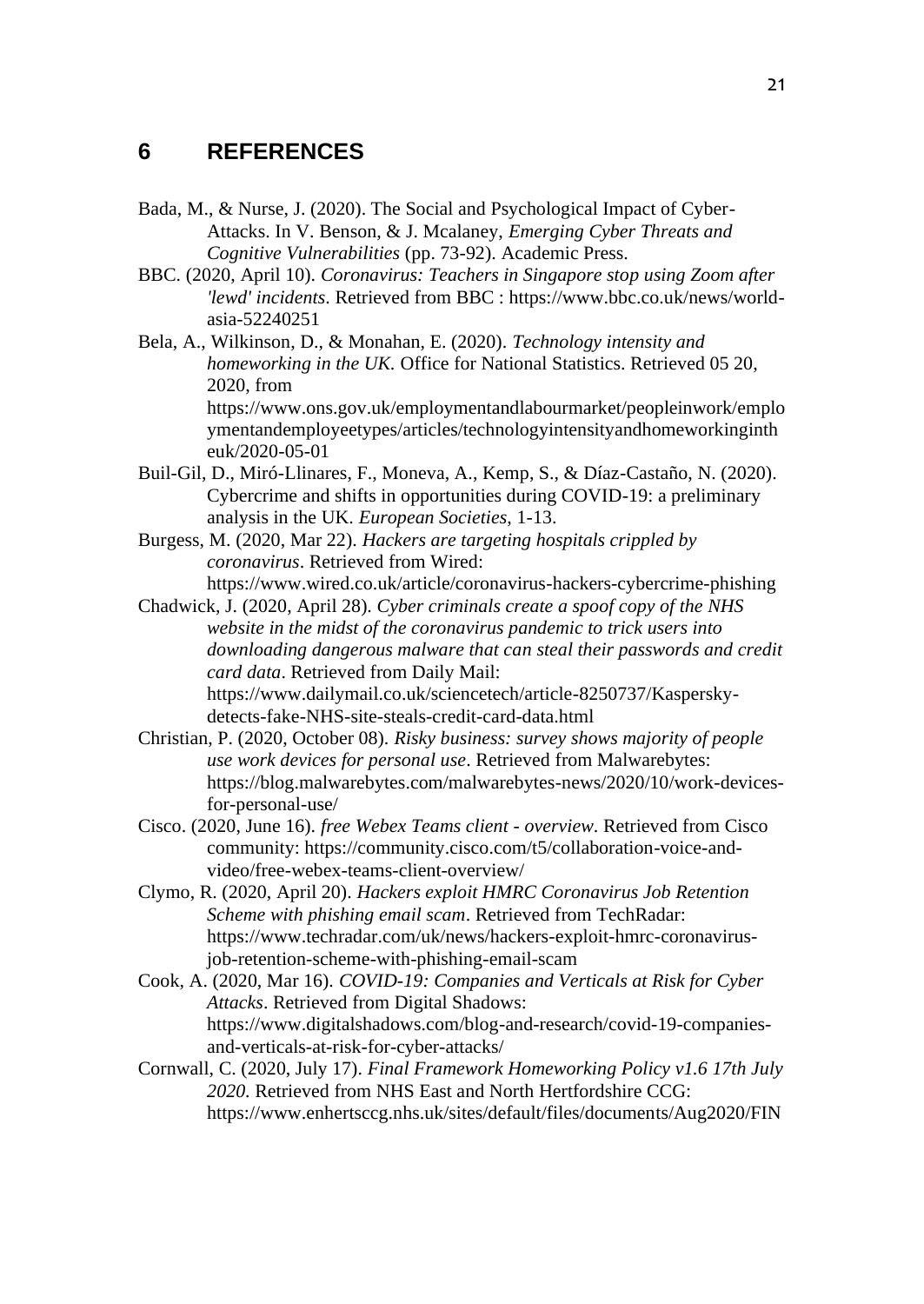AL%20Framework%20Homeworking%20Policy%20v1.6%20%2017th%2 0July%202020.pdf

- CyberArk. (2020, June 03). *CyberArk - Remote Work Study: How Cyber Habits at Home Threaten Corporate Network Security*. Retrieved from CyberArk: https://investors.cyberark.com/press-releases/press-releasedetails/2020/Remote-Work-Study-How-Cyber-Habits-at-Home-Threaten-Corporate-Network-Security/default.aspx
- Deyan, G. (2020, September 13). *41 Stunning BYOD Stats and Facts to Know in 2020*. Retrieved from Techjury: https://techjury.net/blog/byod/
- HM Government, Department for Digital, Culture, Media & Sport. (2018, Jan 16). *Cyber Essentials Scheme: overview*. Retrieved from https://www.gov.uk/government/publications/cyber-essentials-schemeoverview
- Information Commissioner's Office (ICO). (2018, May 25). *Guide to the General Data Protection Regulation (GDPR)*. Retrieved from Information Commissioner's Office (ICO): https://ico.org.uk/for-organisations/guideto-data-protection/guide-to-the-general-data-protection-regulation-gdpr/
- ISO. (2018, July 01). *ISO/IEC 27005:2018 Information technology — Security techniques — Information security risk management*. Retrieved from ISO: https://www.iso.org/standard/75281.html
- Khan, N. A., Brohi, S. N., & Zaman, N. (2020). *Ten Deadly Cyber Security Threats Amid COVID-19 Pandemic.* TechRxiv.
- Kundaliya, D. (2020, June 15). *One in three Britons targeted by scammers since the start of coronavirus crisis, Citizens Advice reveals*. Retrieved from Compting: https://www.computing.co.uk/news/4016501/britons-targetedscammers-start-coronavirus-crisis-citizens-advice-reveals
- Lallie, H., Shepherd, L., Nurse, J., Erola, A., Epiphaniou, G., Maple, C., & Bellekens, X. (2020). Cyber Security in the Age of COVID-19: A Timeline and Analysis of Cyber-Crime and Cyber-Attacks during the Pandemic. *arXiv:2006.11929*.
- London Councils. (2020, August 06). *Merton - Home working Policy .* Retrieved from London Councils: https://www.londoncouncils.gov.uk/node/3265

Marotti, A. (2020, Apr 02). *Zoom video meetings are being interrupted by hackers spewing hate speech and showing porn. It's called 'Zoombombing.' Here's how to prevent it.* Retrieved from ChicagoTribune: https://www.chicagotribune.com/coronavirus/ct-coronaviruszoombombing-20200401-wf2pvzqhbngitankuokvinvk2m-story.html

- McCorkell, A. (2020, June 01). *Industry experts warn of new Covid-19 scams including NHS Test & Trace scheme exploit*. Retrieved from SC Magazine UK: https://www.scmagazineuk.com/industry-experts-warn-new-covid-19 scams-including-nhs-test-trace-scheme-exploit/article/1684834
- Morning Consult + IBM Security. (2020). *Work From Home Study - Survey Results.* IBM.
- National Cyber Security Centre (NCSC). (2020, April 02). *Home working: preparing your organisation and staff*. Retrieved from National Cyber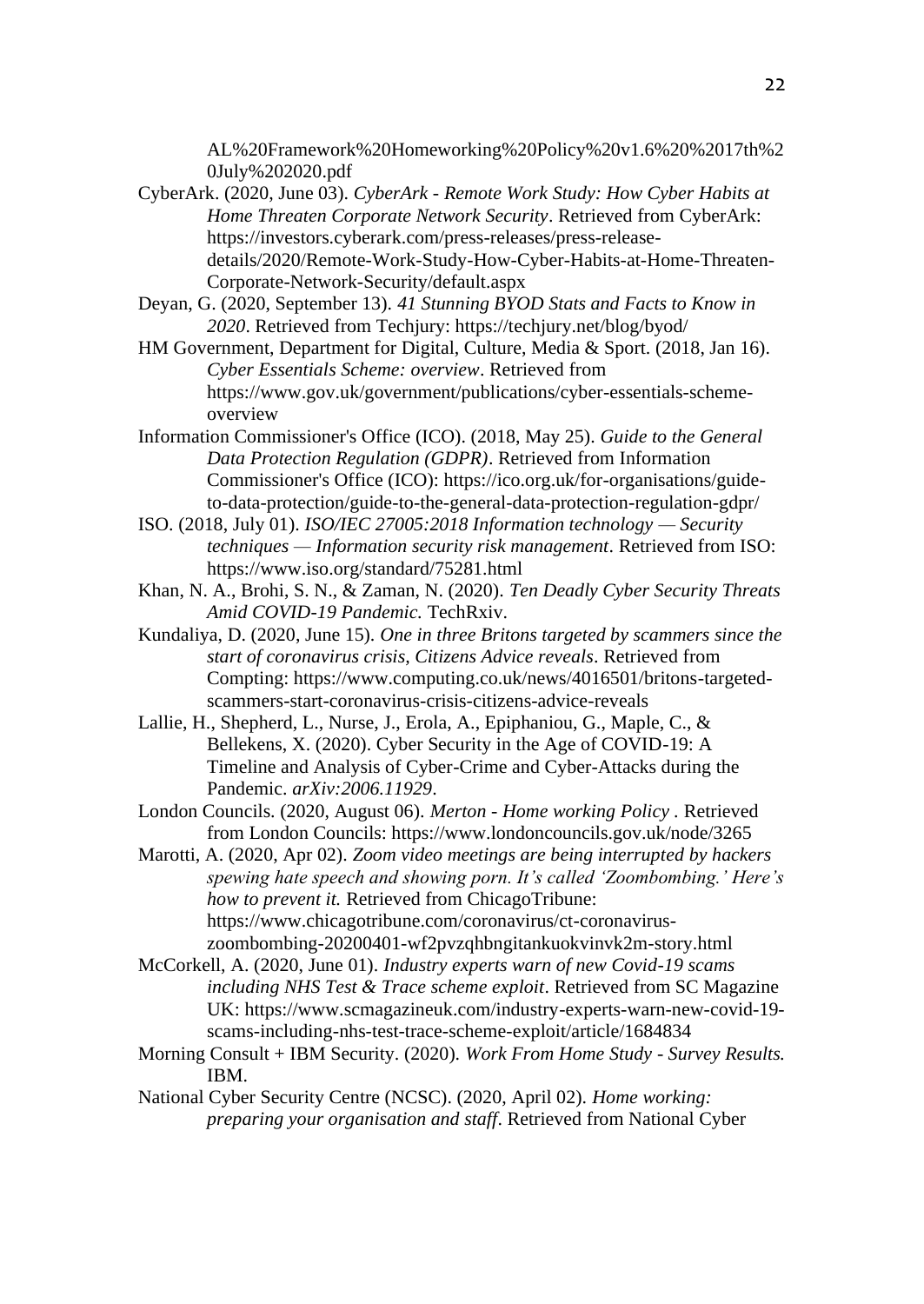Security Centre (NCSC): https://www.ncsc.gov.uk/guidance/homeworking

- National Cyber Security Centre (NCSC). (2020, May 07). *NCSC shines light on scams being foiled via pioneering new reporting service*. Retrieved from National Cyber Security Centre (NCSC): https://www.ncsc.gov.uk/news/cyber-experts-shine-light-on-online-scams
- NCSC and US' Department of Homeland Security Cybersecurity and Infrastructure Security Agency. (n.d.).
- NIST. (2012, Sept 01). *Guide for Conducting Risk Assessments.* Retrieved from National Institute of Standards and Technology (NIST): https://nvlpubs.nist.gov/nistpubs/Legacy/SP/nistspecialpublication800- 30r1.pdf
- Ofcom. (2020, April 09). *Advice for consumers: coronavirus scam calls and texts: We have received reports of scam calls and texts relating to the coronavirus, or Covid-19*. Retrieved from Ofcom: https://www.ofcom.org.uk/about-ofcom/latest/features-andnews/coronavirus-scam-calls-and-texts
- Rodger, J. (2020, Mar 25). *The school meals coronavirus text scam which could trick parents out of thousands*. Retrieved from Birmingham Mail: https://www.birminghammail.co.uk/news/midlands-news/school-mealscoronavirus-text-scam-17975311
- SANS Institute. (2020, Mar 19). *SANS Security Awareness Work-from-Home Deployment Kit*. Retrieved from SANS Security Awareness: https://www.sans.org/security-awareness-training/sans-security-awarenesswork-home-deployment-kit
- Schlarman, S. (2016, June 08). *CYBER RISK APPETITE: Defining and Understanding Risk in the Modern Enterprise.* Retrieved from RSA: https://www.rsa.com/en-us/blog/2016-06/cyber-risk-appetite-definingunderstanding-risk-modern-enterprise
- Schneier, B. (2020, Mar 19). *Work-from-Home Security Advice*. Retrieved from Schneier on Security :

https://www.schneier.com/blog/archives/2020/03/work-from-home\_.html

- Sheva, B. (2020, June 09). *Morphisec Releases Work-From-Home Employee Cybersecurity Threat Index*. Retrieved from Morphisec: https://blog.morphisec.com/newsroom/morphisec-releases-work-fromhome-employee-cybersecurity-threat-index
- Silberman, A. (2020, July 30). *7 Best Practices for Securely Enabling Remote Work*. Retrieved from CyberArk: https://www.cyberark.com/resources/blog/7-best-practices-for-securelyenabling-remote-work
- Stein, S., & Jacobs, J. (2020, Mar 20). *Cyber-Attack Hits U.S. Health Agency Amid Covid-19 Outbreak*. Retrieved from Bloomberg: https://www.bloomberg.com/news/articles/2020-03-16/u-s-health-agencysuffers-cyber-attack-during-covid-19-response
- Swinhoe, D. (2020, May 06). *UK cybersecurity statistics you need to know*. Retrieved from CSO Online: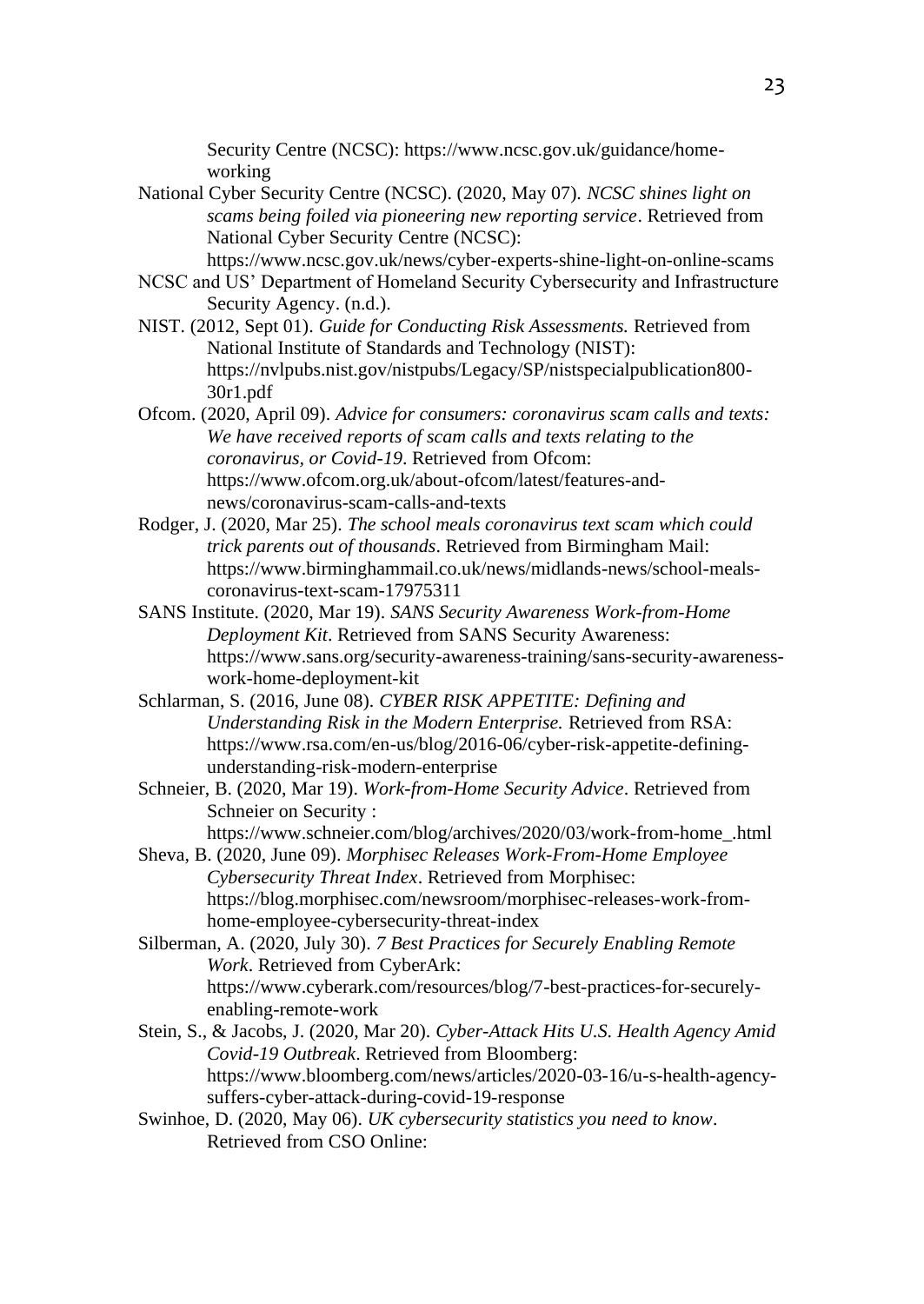https://www.csoonline.com/article/3440069/uk-cybersecurity-statisticsyou-need-to-know.html

- Tidy, J. (2020, Mar 13). *Coronavirus: How hackers are preying on fears of Covid-19*. Retrieved from BBC: https://www.bbc.co.uk/news/technology-51838468
- UK NCSC and the US DHS CISA. (2020, April 08). *Advisory: COVID-19 Exploited by Malicious Cyber Actors*. Retrieved from National Cyber Security Centre (NCSC): https://www.ncsc.gov.uk/news/covid-19 exploited-by-cyber-actors-advisory
- Weil, T., & Murugesan, S. (2020). IT Risk and Resilience—Cybersecurity Response to COVID-19. *IT Professional*, 4-10.
- Woodside, S. (2020, Mar 19). *HIPAA @ Home: How to Keep Your Remote Workers Cybersecure Out of the Office*. Retrieved from MedStack: https://medstack.co/blog/hipaa-home-how-to-keep-your-remote-workerscybersecure-out-of-the-office/

## **BIOGRAPHICAL NOTES**

**Max Hashem Eiza** received his MSc and PhD from Brunel University London, UK in 2010 and 2015 respectively. After that, he joined Liverpool John Moores University (LJMU), UK as a research assistant in cybersecurity. Since 2016, he is working as a lecturer in cybersecurity at the University of Central Lancashire (UCLan), UK. Max's research is centred on cybersecurity and data privacy with the aim of developing novel schemes/protocols for various applications. Specifically, his research interests encompass the emerging security, privacy, trust, and identity management issues in the following areas: Vehicular Networks, Internet of Things, Big Data, Cloud Computing, Smart Grid, and Smart City.

**Romanus I. Okeke** is a Lecturer in Operations & Project Management at the University of Central Lancashire, UK where he received MSc in Computing and PhD in Information Systems & Operations Management in 2010 and 2015 respectively. From 2011 to date he has successfully led multidisciplinary research projects in identity theft prevention, intelligence operations, data analytics and decision modelling as a Postdoc Research Associate at Lancashire Constabulary Hutton and Office for Students UK and Postdoc Research Fellow at Institute of Security & Information Systems at the LSBE. His research interests span across Cybersecurity, Data Science & Cloud Computing. He is an Associate Fellow of UK Higher Education Academy, a member of The Society of Research Software Engineering, UK, The Royal Statistical Society and The Institute of Operations Management, UK.

**John Dempsey** joined UCLan as a Lecturer in 2000 where he has held several responsibilities; he is currently the course leader for the Forensic Computing and Security course and the University Digital Safety Advocate. John achieved his MRes in Child Computer Interaction in 2016 and is currently completing his PhD. His main research focus is around helping children take mindful decisions when